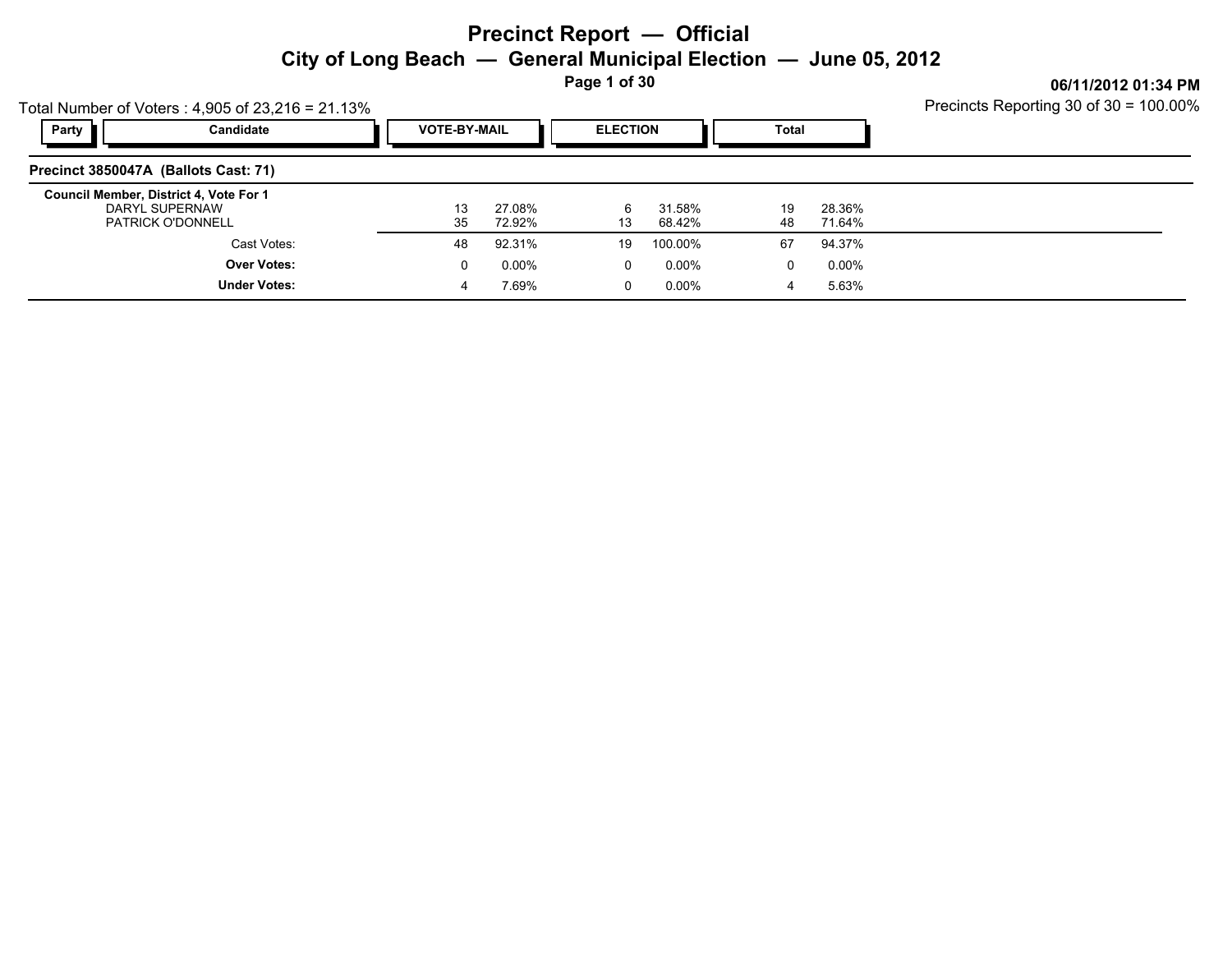**Page 2 of 30**

Precincts Reporting 30 of 30 = 100.00%

|              | Total Number of Voters: $4,905$ of 23,216 = 21.13%                                   | Precincts Reporting 30 of $30 = 100.00\%$ |                  |                 |                  |              |                  |  |
|--------------|--------------------------------------------------------------------------------------|-------------------------------------------|------------------|-----------------|------------------|--------------|------------------|--|
| <b>Party</b> | Candidate                                                                            | <b>VOTE-BY-MAIL</b>                       |                  | <b>ELECTION</b> |                  | <b>Total</b> |                  |  |
|              | Precinct 3850052A (Ballots Cast: 288)                                                |                                           |                  |                 |                  |              |                  |  |
|              | Council Member, District 4, Vote For 1<br>DARYL SUPERNAW<br><b>PATRICK O'DONNELL</b> | 72                                        | 49.65%<br>50.35% | 100<br>44       | 69.44%<br>30.56% | 171<br>116   | 59.58%<br>40.42% |  |
|              | Cast Votes:                                                                          | 143                                       | 100.00%          | 144             | 99.31%           | 287          | 99.65%           |  |
|              | <b>Over Votes:</b>                                                                   | 0                                         | $0.00\%$         | 0               | $0.00\%$         | $\Omega$     | $0.00\%$         |  |
|              | <b>Under Votes:</b>                                                                  | 0                                         | $0.00\%$         |                 | 0.69%            |              | 0.35%            |  |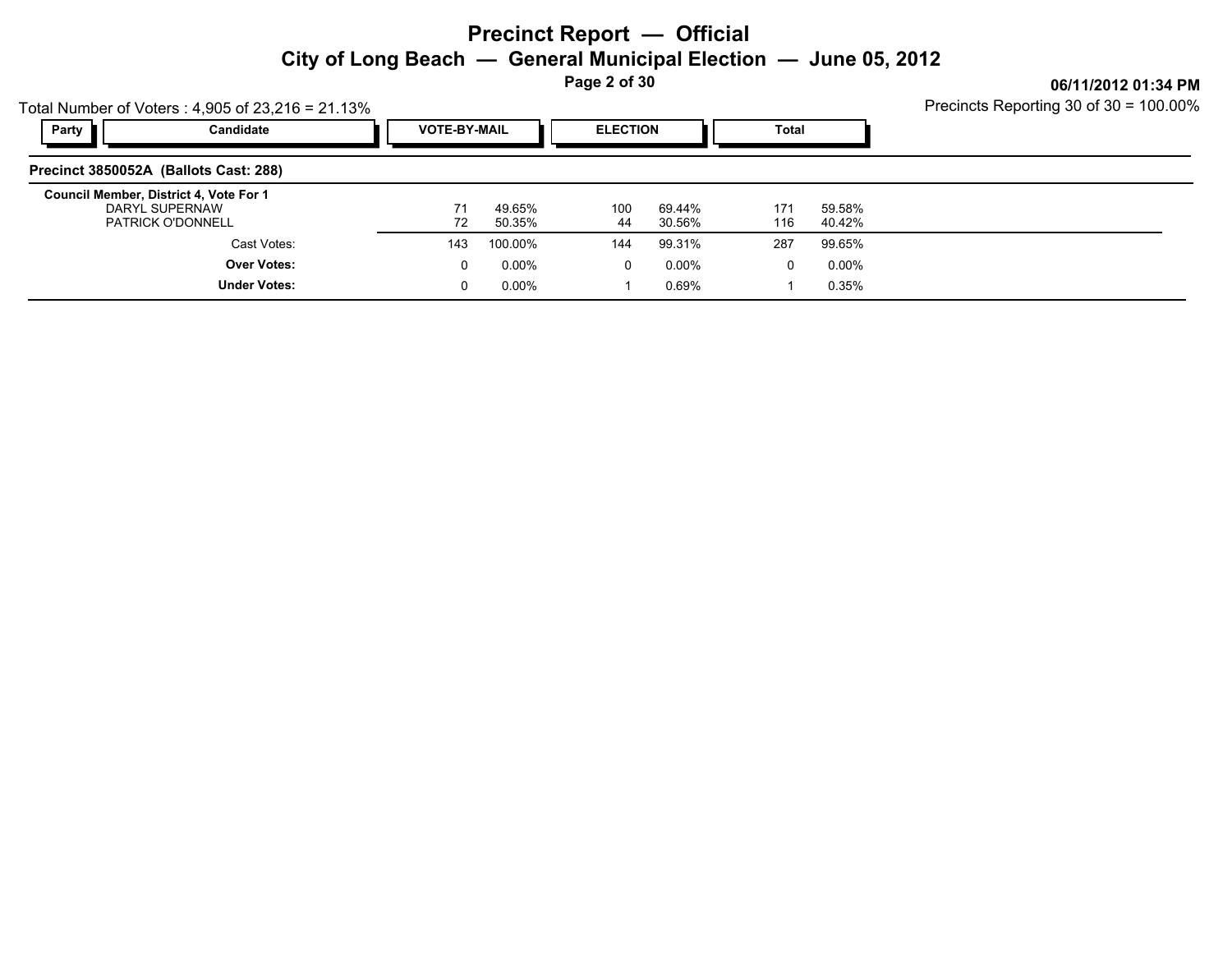**Page 3 of 30**

Precincts Reporting 30 of 30 = 100.00%

| Total Number of Voters: $4,905$ of $23,216 = 21.13\%$                                |                     |                     | Precincts Reporting 30 of 30 = 100.00% |                 |                  |       |                  |  |
|--------------------------------------------------------------------------------------|---------------------|---------------------|----------------------------------------|-----------------|------------------|-------|------------------|--|
| Party                                                                                | Candidate           | <b>VOTE-BY-MAIL</b> |                                        | <b>ELECTION</b> |                  | Total |                  |  |
| Precinct 3850052C (Ballots Cast: 5)                                                  |                     |                     |                                        |                 |                  |       |                  |  |
| Council Member, District 4, Vote For 1<br>DARYL SUPERNAW<br><b>PATRICK O'DONNELL</b> |                     | 4<br>0              | 100.00%<br>0.00%                       |                 | 0.00%<br>100.00% | 4     | 80.00%<br>20.00% |  |
|                                                                                      | Cast Votes:         | 4                   | 100.00%                                |                 | 100.00%          | 5     | 100.00%          |  |
|                                                                                      | <b>Over Votes:</b>  | 0                   | 0.00%                                  | 0               | 0.00%            | 0     | 0.00%            |  |
|                                                                                      | <b>Under Votes:</b> | 0                   | 0.00%                                  | $\mathbf 0$     | 0.00%            | 0     | 0.00%            |  |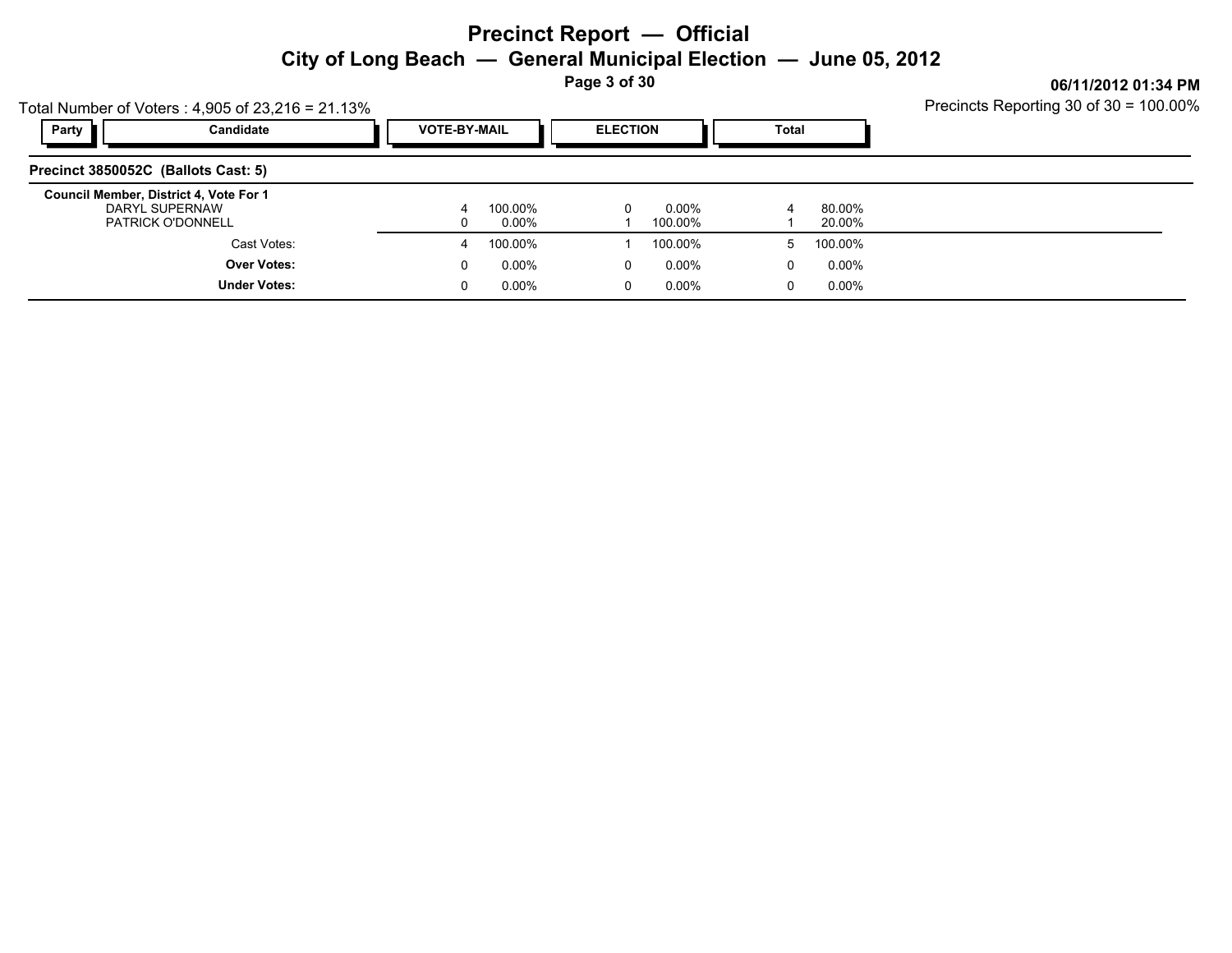**Page 4 of 30**

| Total Number of Voters: $4,905$ of 23,216 = 21.13%                                   | Precincts Reporting 30 of 30 = 100.00% |                  |                 |                  |              |                  |  |
|--------------------------------------------------------------------------------------|----------------------------------------|------------------|-----------------|------------------|--------------|------------------|--|
| Candidate<br>Party                                                                   | <b>VOTE-BY-MAIL</b>                    |                  | <b>ELECTION</b> |                  | <b>Total</b> |                  |  |
| Precinct 3850091A (Ballots Cast: 73)                                                 |                                        |                  |                 |                  |              |                  |  |
| Council Member, District 4, Vote For 1<br>DARYL SUPERNAW<br><b>PATRICK O'DONNELL</b> | 32                                     | 13.51%<br>86.49% | 6<br>30         | 16.67%<br>83.33% | 11<br>62     | 15.07%<br>84.93% |  |
| Cast Votes:                                                                          | 37                                     | 100.00%          | 36              | 100.00%          | 73           | 100.00%          |  |
| <b>Over Votes:</b>                                                                   | 0                                      | 0.00%            | 0               | 0.00%            | 0            | $0.00\%$         |  |
| <b>Under Votes:</b>                                                                  | 0                                      | $0.00\%$         | 0               | 0.00%            | 0            | $0.00\%$         |  |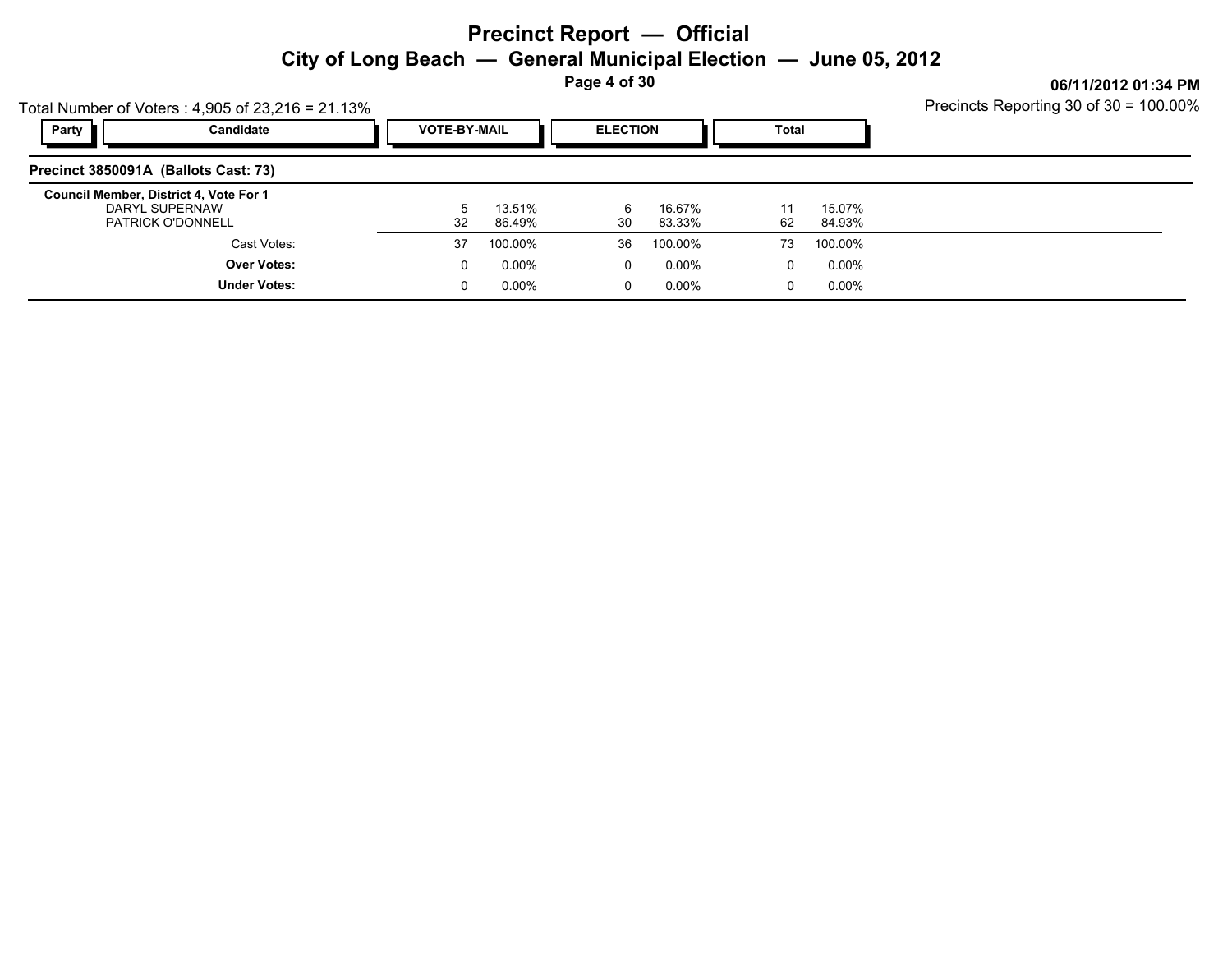**Page 5 of 30**

|       | Total Number of Voters: $4,905$ of $23,216 = 21.13\%$                                | Precincts Reporting 30 of 30 = 100.00% |                  |                 |                  |          |                  |  |
|-------|--------------------------------------------------------------------------------------|----------------------------------------|------------------|-----------------|------------------|----------|------------------|--|
| Party | Candidate                                                                            | <b>VOTE-BY-MAIL</b>                    |                  | <b>ELECTION</b> |                  | Total    |                  |  |
|       | Precinct 3850093A (Ballots Cast: 145)                                                |                                        |                  |                 |                  |          |                  |  |
|       | Council Member, District 4, Vote For 1<br>DARYL SUPERNAW<br><b>PATRICK O'DONNELL</b> | 52<br>28                               | 65.00%<br>35.00% | 30<br>35        | 46.15%<br>53.85% | 82<br>63 | 56.55%<br>43.45% |  |
|       | Cast Votes:                                                                          | 80                                     | 100.00%          | 65              | 100.00%          | 145      | 100.00%          |  |
|       | <b>Over Votes:</b>                                                                   | 0                                      | $0.00\%$         | $\mathbf{0}$    | $0.00\%$         | 0        | 0.00%            |  |
|       | <b>Under Votes:</b>                                                                  |                                        | $0.00\%$         | 0               | $0.00\%$         | 0        | 0.00%            |  |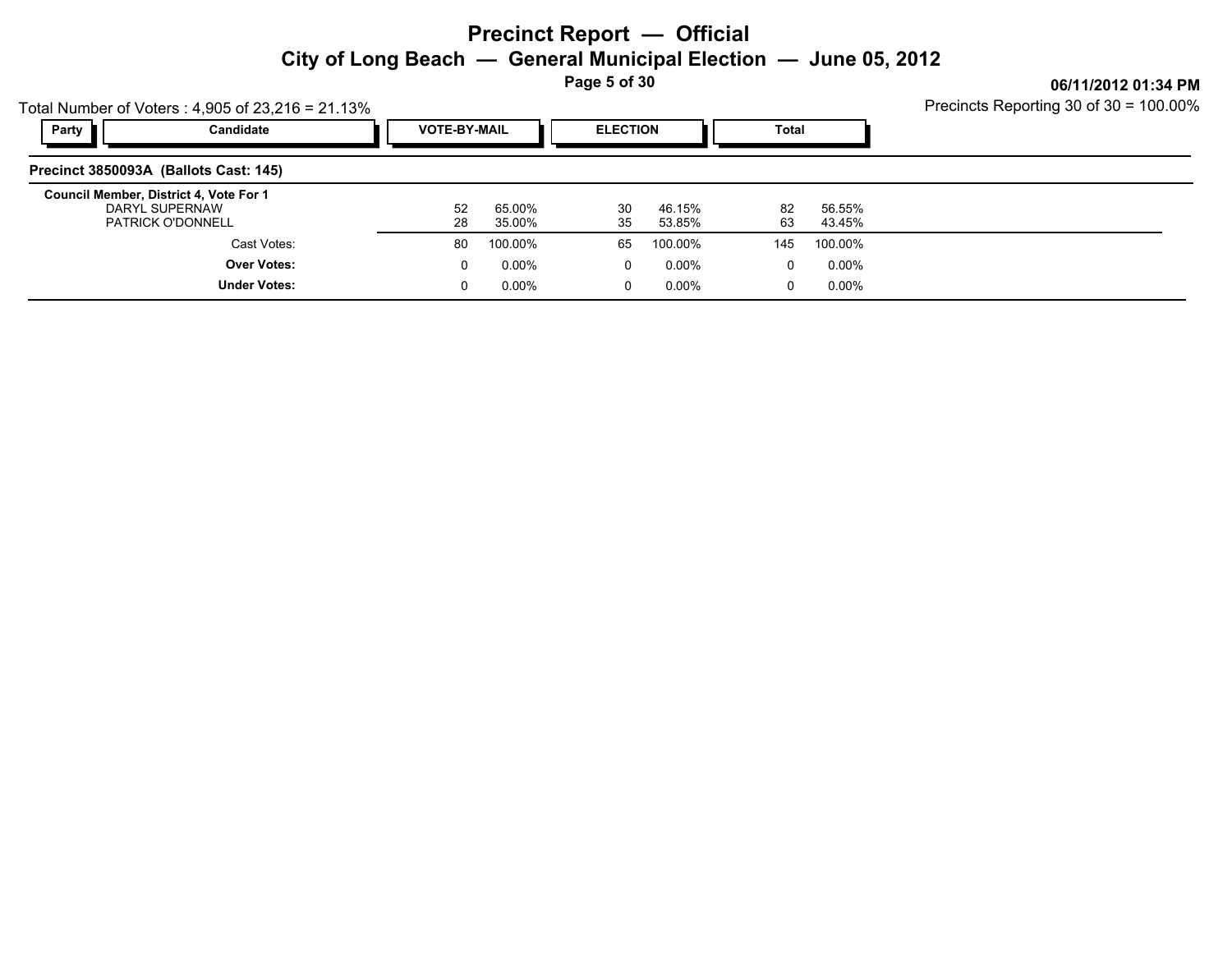**Page 6 of 30**

|       | Total Number of Voters: $4,905$ of 23,216 = 21.13%                                   | Precincts Reporting 30 of 30 = 100.00% |                  |                 |                  |              |                  |  |
|-------|--------------------------------------------------------------------------------------|----------------------------------------|------------------|-----------------|------------------|--------------|------------------|--|
| Party | Candidate                                                                            | <b>VOTE-BY-MAIL</b>                    |                  | <b>ELECTION</b> |                  | <b>Total</b> |                  |  |
|       | Precinct 3850147A (Ballots Cast: 258)                                                |                                        |                  |                 |                  |              |                  |  |
|       | Council Member, District 4, Vote For 1<br>DARYL SUPERNAW<br><b>PATRICK O'DONNELL</b> | 69<br>52                               | 57.02%<br>42.98% | 74<br>62        | 54.41%<br>45.59% | 143<br>114   | 55.64%<br>44.36% |  |
|       | Cast Votes:                                                                          | 121                                    | 99.18%           | 136             | 100.00%          | 257          | 99.61%           |  |
|       | <b>Over Votes:</b>                                                                   | 0                                      | 0.00%            | 0               | $0.00\%$         | 0            | $0.00\%$         |  |
|       | <b>Under Votes:</b>                                                                  |                                        | 0.82%            | 0               | 0.00%            |              | 0.39%            |  |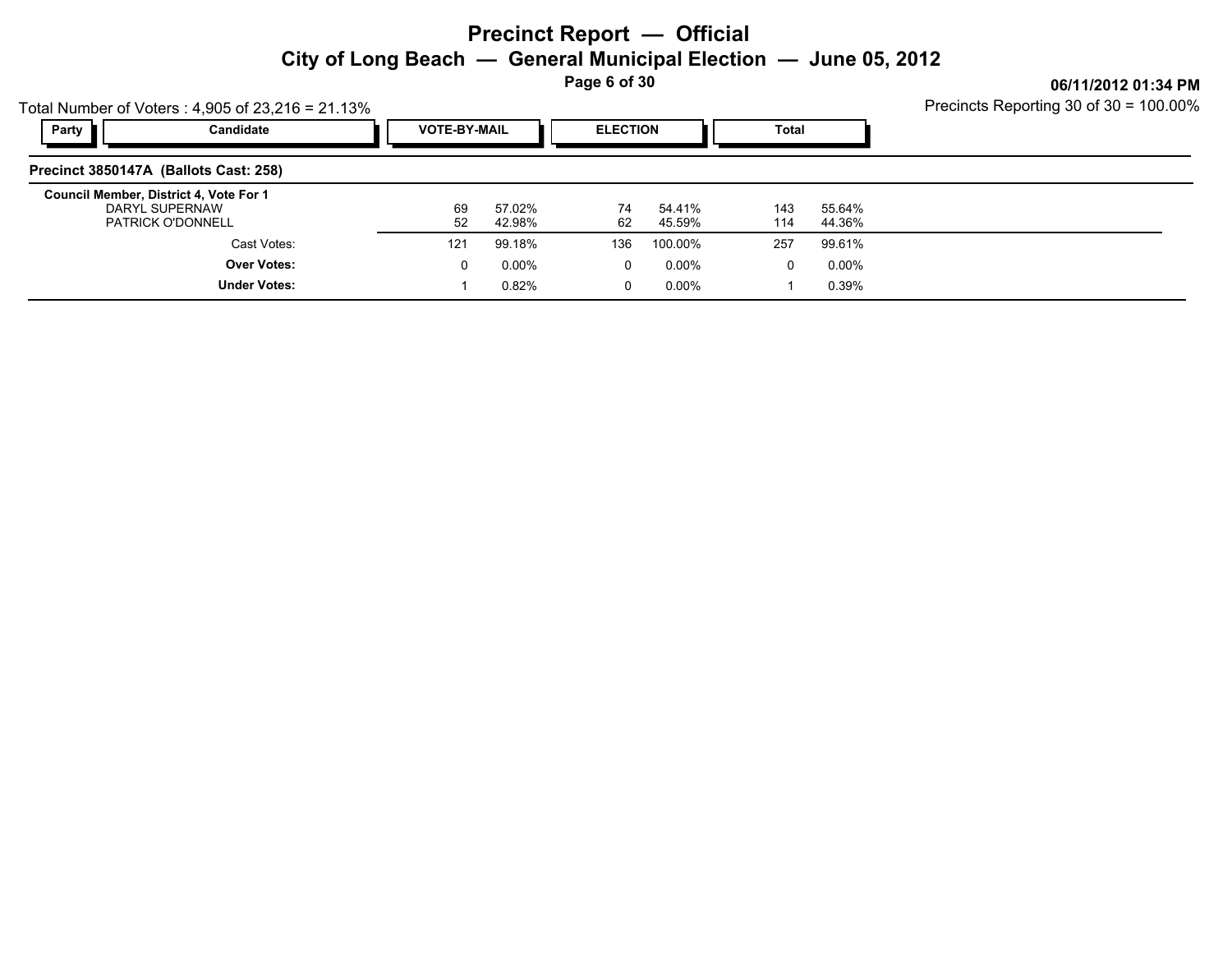**Page 7 of 30**

Precincts Reporting 30 of 30 = 100.00%

|       | Total Number of Voters: $4,905$ of $23,216 = 21.13\%$                                | Precincts Reporting 30 of 30 = 100.00% |                     |             |                  |            |                  |  |
|-------|--------------------------------------------------------------------------------------|----------------------------------------|---------------------|-------------|------------------|------------|------------------|--|
| Party | Candidate                                                                            |                                        | <b>VOTE-BY-MAIL</b> |             | <b>ELECTION</b>  |            |                  |  |
|       | Precinct 3850153A (Ballots Cast: 397)                                                |                                        |                     |             |                  |            |                  |  |
|       | Council Member, District 4, Vote For 1<br>DARYL SUPERNAW<br><b>PATRICK O'DONNELL</b> | 97<br>85                               | 53.30%<br>46.70%    | 105<br>103  | 50.48%<br>49.52% | 202<br>188 | 51.79%<br>48.21% |  |
|       | Cast Votes:                                                                          | 182                                    | 97.85%              | 208         | 98.58%           | 390        | 98.24%           |  |
|       | <b>Over Votes:</b>                                                                   | 0                                      | $0.00\%$            | $\mathbf 0$ | 0.00%            | 0          | 0.00%            |  |
|       | <b>Under Votes:</b>                                                                  | 4                                      | 2.15%               | 3           | 1.42%            |            | 1.76%            |  |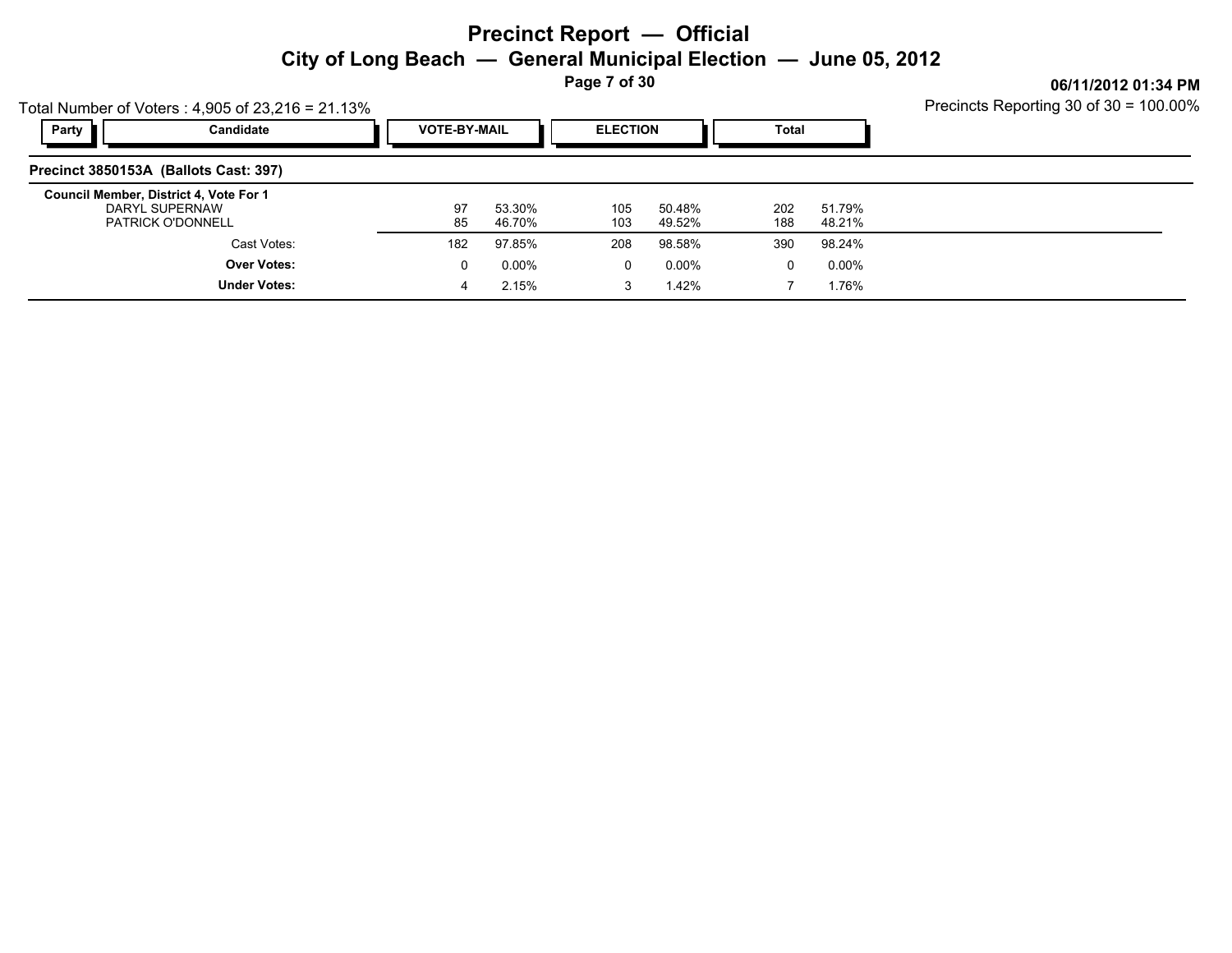**Page 8 of 30**

|       | Total Number of Voters: $4,905$ of $23,216 = 21.13\%$                                | Precincts Reporting 30 of 30 = 100.00% |                  |                 |                  |              |                  |  |
|-------|--------------------------------------------------------------------------------------|----------------------------------------|------------------|-----------------|------------------|--------------|------------------|--|
| Party | Candidate                                                                            | <b>VOTE-BY-MAIL</b>                    |                  | <b>ELECTION</b> |                  | <b>Total</b> |                  |  |
|       | Precinct 3850158A (Ballots Cast: 86)                                                 |                                        |                  |                 |                  |              |                  |  |
|       | Council Member, District 4, Vote For 1<br>DARYL SUPERNAW<br><b>PATRICK O'DONNELL</b> | 15<br>27                               | 35.71%<br>64.29% | 13<br>31        | 29.55%<br>70.45% | 28<br>58     | 32.56%<br>67.44% |  |
|       | Cast Votes:                                                                          | 42                                     | 100.00%          | 44              | 100.00%          | 86           | 100.00%          |  |
|       | <b>Over Votes:</b>                                                                   | 0                                      | $0.00\%$         | 0               | 0.00%            | 0            | 0.00%            |  |
|       | <b>Under Votes:</b>                                                                  | 0                                      | $0.00\%$         | 0               | 0.00%            | 0            | 0.00%            |  |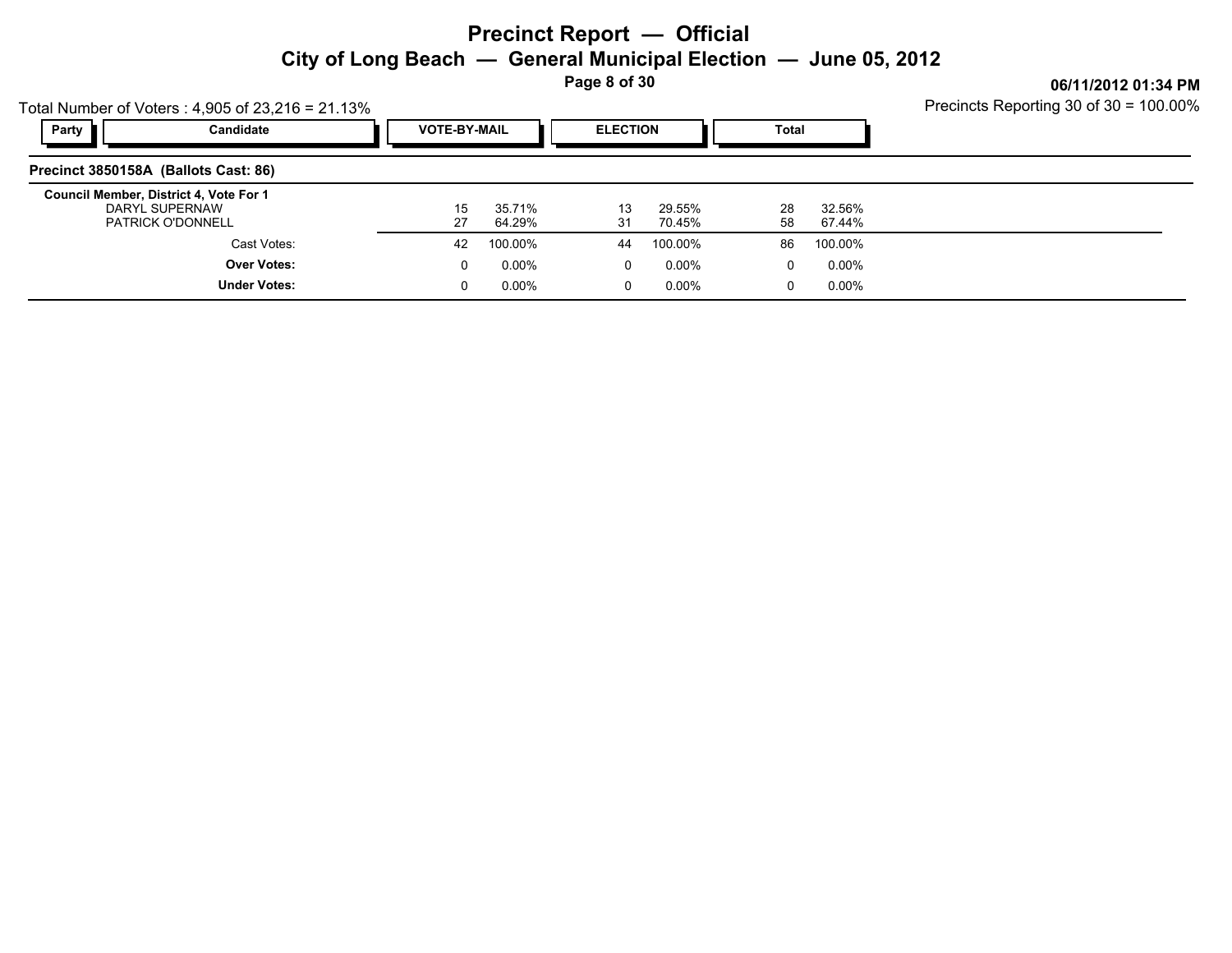**Page 9 of 30**

| Total Number of Voters: $4,905$ of 23,216 = 21.13%                                   | Precincts Reporting 30 of 30 = 100.00% |                  |                 |                  |          |                  |  |
|--------------------------------------------------------------------------------------|----------------------------------------|------------------|-----------------|------------------|----------|------------------|--|
| Party<br>Candidate                                                                   | <b>VOTE-BY-MAIL</b>                    |                  | <b>ELECTION</b> |                  | Total    |                  |  |
| Precinct 3850159A (Ballots Cast: 58)                                                 |                                        |                  |                 |                  |          |                  |  |
| Council Member, District 4, Vote For 1<br>DARYL SUPERNAW<br><b>PATRICK O'DONNELL</b> | 28                                     | 12.50%<br>87.50% | 6<br>19         | 24.00%<br>76.00% | 10<br>47 | 17.54%<br>82.46% |  |
| Cast Votes:                                                                          | 32                                     | 100.00%          | 25              | 96.15%           | 57       | 98.28%           |  |
| <b>Over Votes:</b>                                                                   | 0                                      | $0.00\%$         | 0               | 0.00%            |          | 0.00%            |  |
| <b>Under Votes:</b>                                                                  |                                        | $0.00\%$         |                 | 3.85%            |          | 1.72%            |  |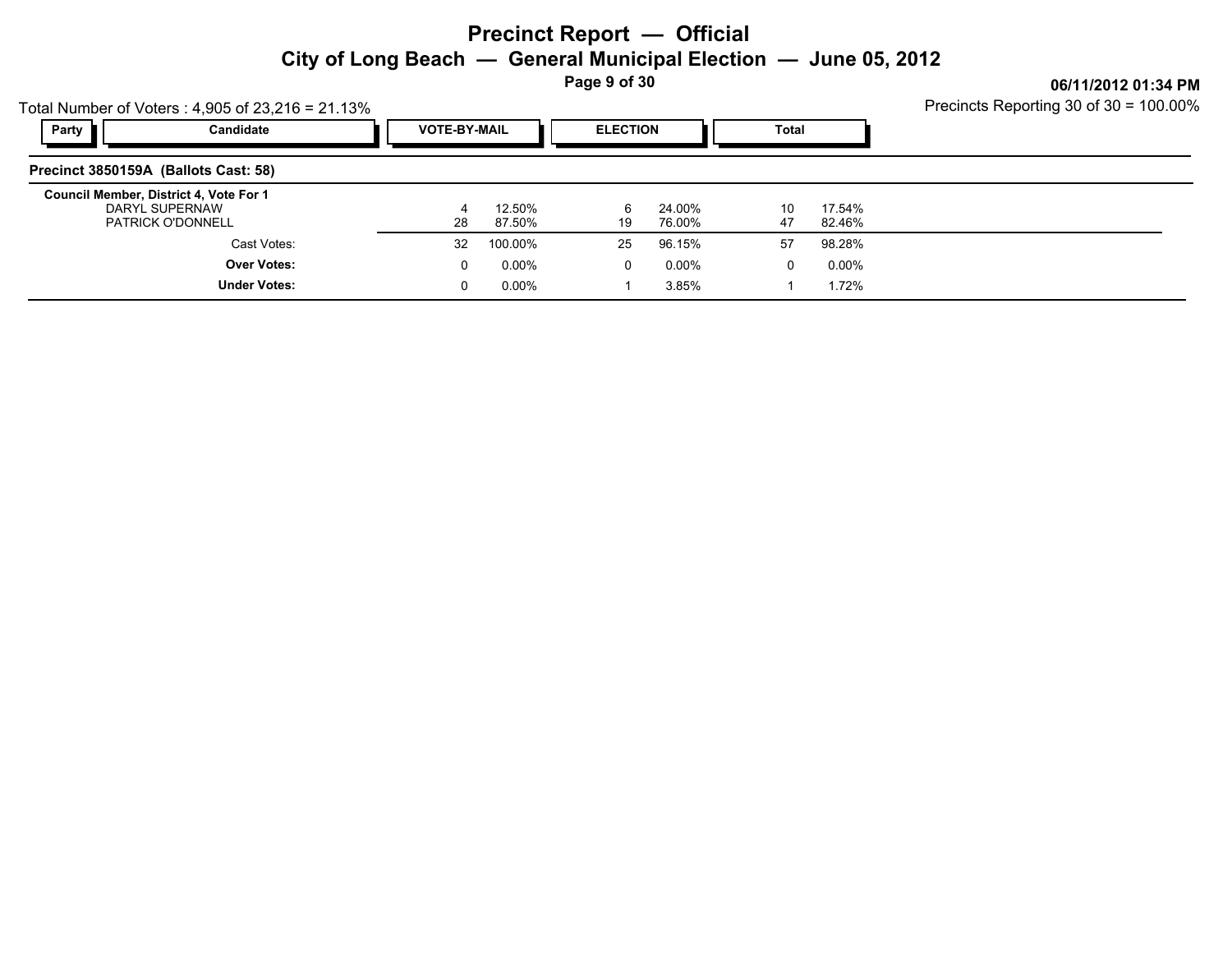**Page 10 of 30**

|       | Total Number of Voters: $4,905$ of 23,216 = 21.13%                                   | Precincts Reporting 30 of 30 = 100.00% |                     |          |                  |           |                  |  |
|-------|--------------------------------------------------------------------------------------|----------------------------------------|---------------------|----------|------------------|-----------|------------------|--|
| Party | Candidate                                                                            |                                        | <b>VOTE-BY-MAIL</b> |          | <b>ELECTION</b>  |           |                  |  |
|       | Precinct 3850163A (Ballots Cast: 154)                                                |                                        |                     |          |                  |           |                  |  |
|       | Council Member, District 4, Vote For 1<br>DARYL SUPERNAW<br><b>PATRICK O'DONNELL</b> | 26<br>57                               | 31.33%<br>68.67%    | 15<br>55 | 21.43%<br>78.57% | 41<br>112 | 26.80%<br>73.20% |  |
|       | Cast Votes:                                                                          | 83                                     | 100.00%             | 70       | 98.59%           | 153       | 99.35%           |  |
|       | <b>Over Votes:</b>                                                                   | 0                                      | 0.00%               |          | 1.41%            |           | 0.65%            |  |
|       | <b>Under Votes:</b>                                                                  |                                        | 0.00%               | 0        | 0.00%            | 0         | 0.00%            |  |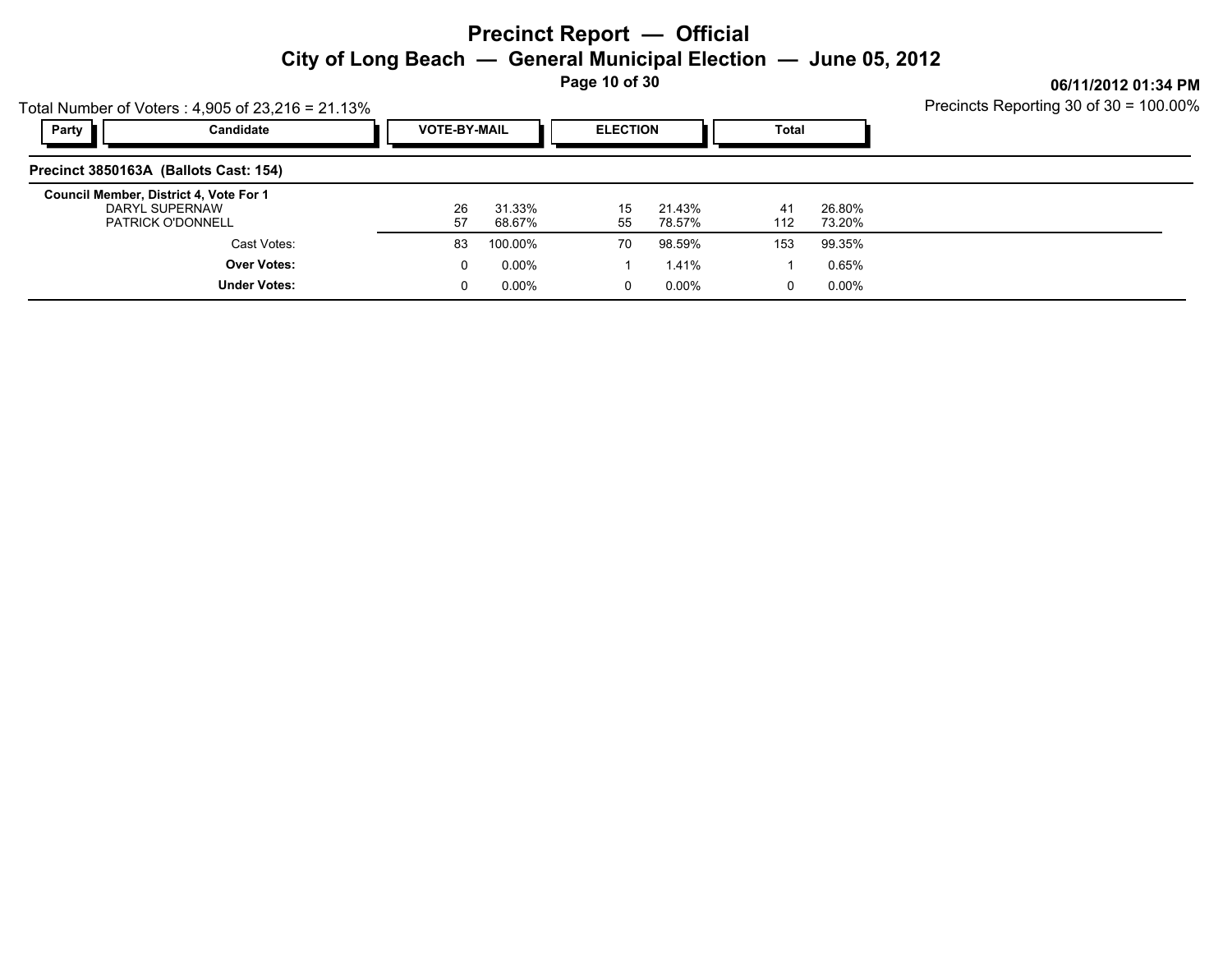**Page 11 of 30**

Precincts Reporting 30 of 30 = 100.00%

|       | Total Number of Voters: $4,905$ of $23,216 = 21.13\%$                                | Precincts Reporting 30 of 30 = 100.00% |                  |                 |                  |          |                  |  |
|-------|--------------------------------------------------------------------------------------|----------------------------------------|------------------|-----------------|------------------|----------|------------------|--|
| Party | Candidate                                                                            | <b>VOTE-BY-MAIL</b>                    |                  | <b>ELECTION</b> |                  | Total    |                  |  |
|       | Precinct 3850236A (Ballots Cast: 67)                                                 |                                        |                  |                 |                  |          |                  |  |
|       | Council Member, District 4, Vote For 1<br>DARYL SUPERNAW<br><b>PATRICK O'DONNELL</b> | 5<br>25                                | 16.67%<br>83.33% | 8<br>28         | 22.22%<br>77.78% | 13<br>53 | 19.70%<br>80.30% |  |
|       | Cast Votes:                                                                          | 30                                     | 100.00%          | 36              | 97.30%           | 66       | 98.51%           |  |
|       | <b>Over Votes:</b>                                                                   | 0                                      | 0.00%            | $\Omega$        | 0.00%            | 0        | 0.00%            |  |
|       | <b>Under Votes:</b>                                                                  | 0                                      | 0.00%            |                 | 2.70%            |          | 1.49%            |  |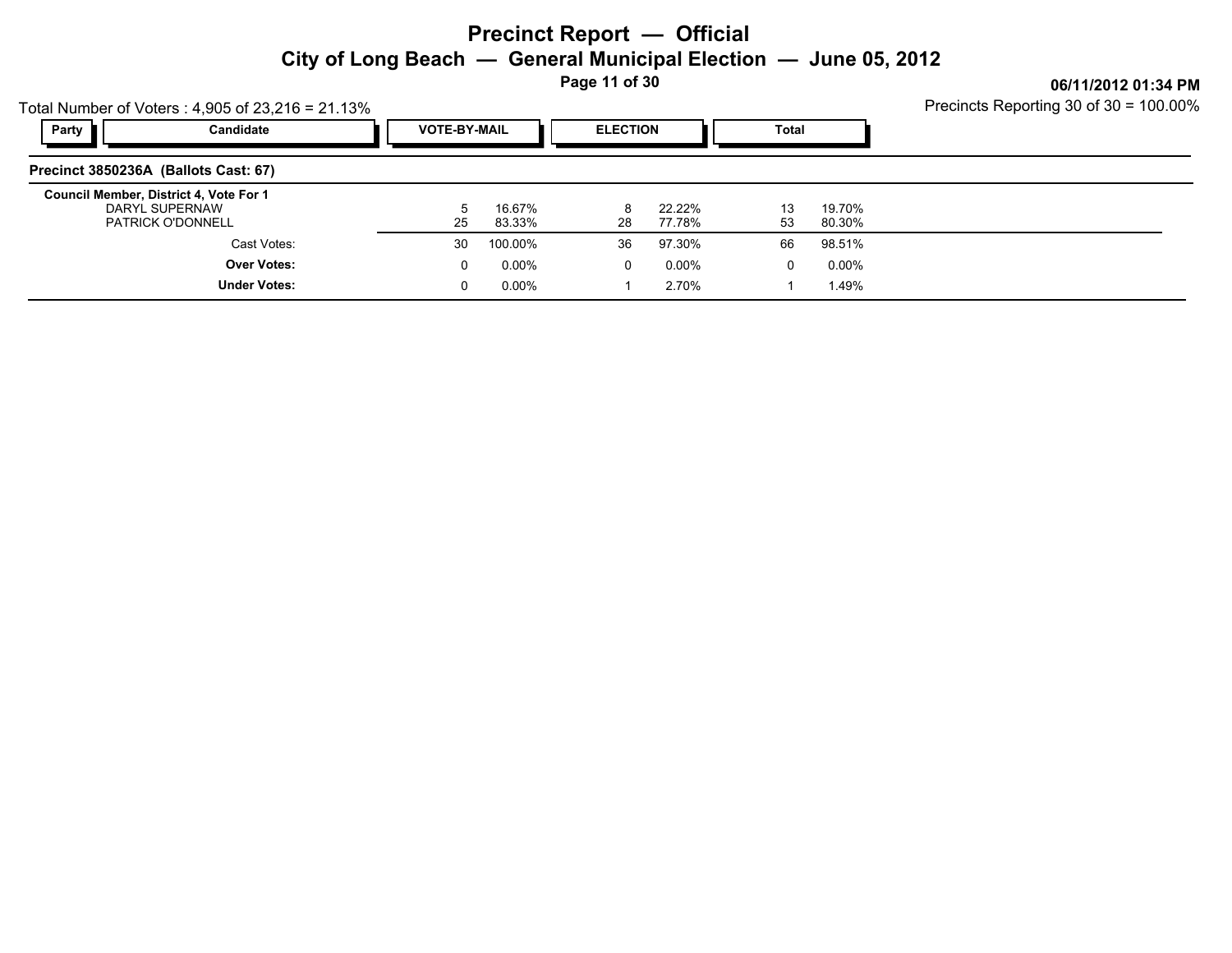**Page 12 of 30**

Precincts Reporting 30 of 30 = 100.00%

|                                        | Total Number of Voters: $4,905$ of $23,216 = 21.13\%$ | Precincts Reporting 30 of 30 = 100.00% |                     |          |                  |           |                  |  |
|----------------------------------------|-------------------------------------------------------|----------------------------------------|---------------------|----------|------------------|-----------|------------------|--|
| Party                                  | Candidate                                             |                                        | <b>VOTE-BY-MAIL</b> |          | <b>ELECTION</b>  |           |                  |  |
| Precinct 3850248A (Ballots Cast: 188)  |                                                       |                                        |                     |          |                  |           |                  |  |
| Council Member, District 4, Vote For 1 | DARYL SUPERNAW<br><b>PATRICK O'DONNELL</b>            | 34<br>45                               | 43.04%<br>56.96%    | 37<br>71 | 34.26%<br>65.74% | 71<br>116 | 37.97%<br>62.03% |  |
|                                        | Cast Votes:                                           | 79                                     | 100.00%             | 108      | 99.08%           | 187       | 99.47%           |  |
|                                        | <b>Over Votes:</b>                                    | 0                                      | $0.00\%$            | 0        | 0.00%            | $\Omega$  | $0.00\%$         |  |
|                                        | <b>Under Votes:</b>                                   | 0                                      | $0.00\%$            |          | 0.92%            |           | 0.53%            |  |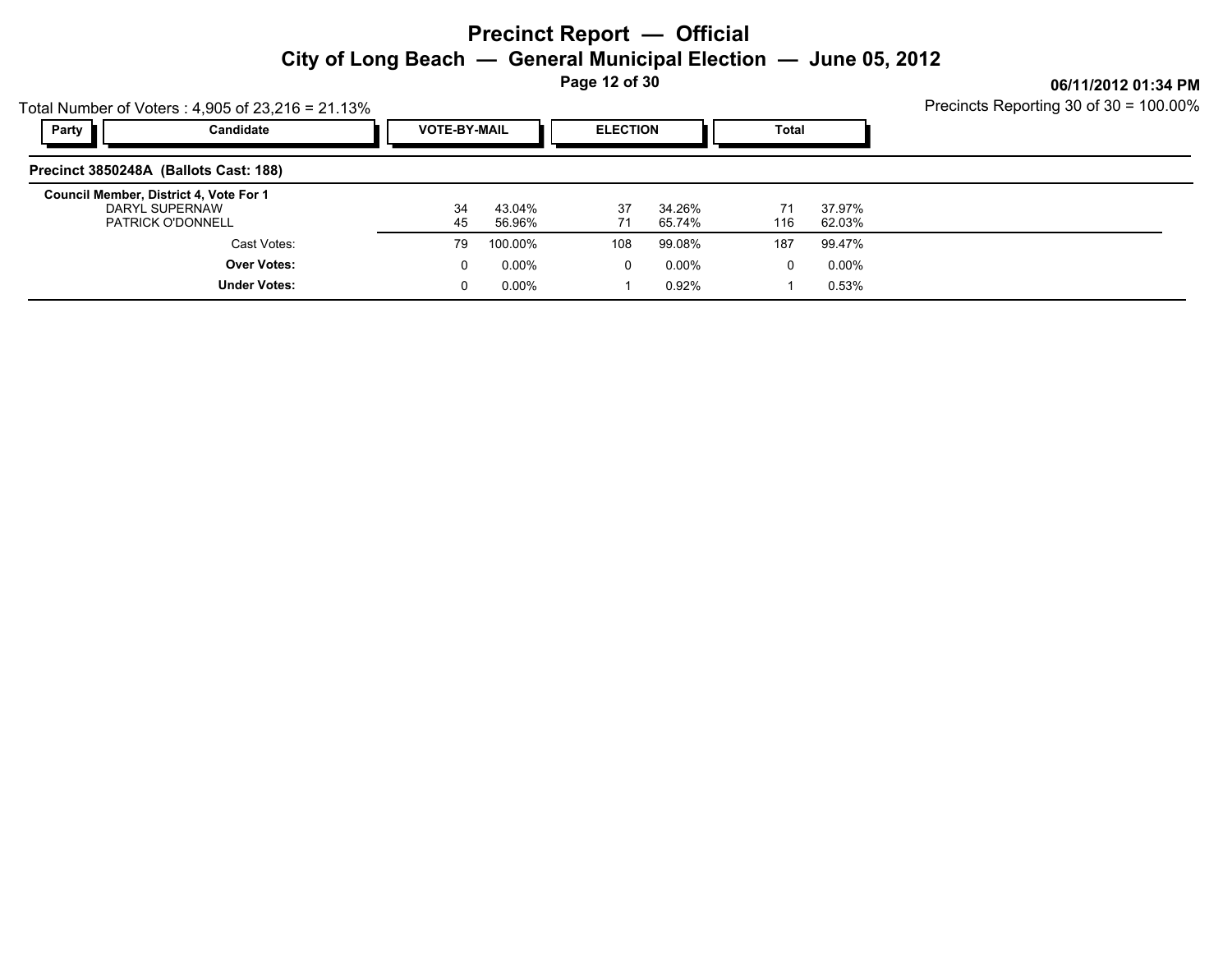**Page 13 of 30**

Precincts Reporting 30 of 30 = 100.00%

| Total Number of Voters: $4,905$ of 23,216 = 21.13%                                   |                     | Precincts Reporting 30 of 30 = 100.00% |                  |                 |                  |              |                  |  |
|--------------------------------------------------------------------------------------|---------------------|----------------------------------------|------------------|-----------------|------------------|--------------|------------------|--|
| Party                                                                                | Candidate           | <b>VOTE-BY-MAIL</b>                    |                  | <b>ELECTION</b> |                  | <b>Total</b> |                  |  |
| Precinct 3850249A (Ballots Cast: 97)                                                 |                     |                                        |                  |                 |                  |              |                  |  |
| Council Member, District 4, Vote For 1<br>DARYL SUPERNAW<br><b>PATRICK O'DONNELL</b> |                     | 16<br>35                               | 31.37%<br>68.63% | 11<br>35        | 23.91%<br>76.09% | 27<br>70     | 27.84%<br>72.16% |  |
|                                                                                      | Cast Votes:         | 51                                     | 100.00%          | 46              | 100.00%          | 97           | 100.00%          |  |
|                                                                                      | <b>Over Votes:</b>  | 0                                      | 0.00%            | $\Omega$        | 0.00%            | 0            | 0.00%            |  |
|                                                                                      | <b>Under Votes:</b> | 0                                      | $0.00\%$         | 0               | 0.00%            | $\mathbf 0$  | $0.00\%$         |  |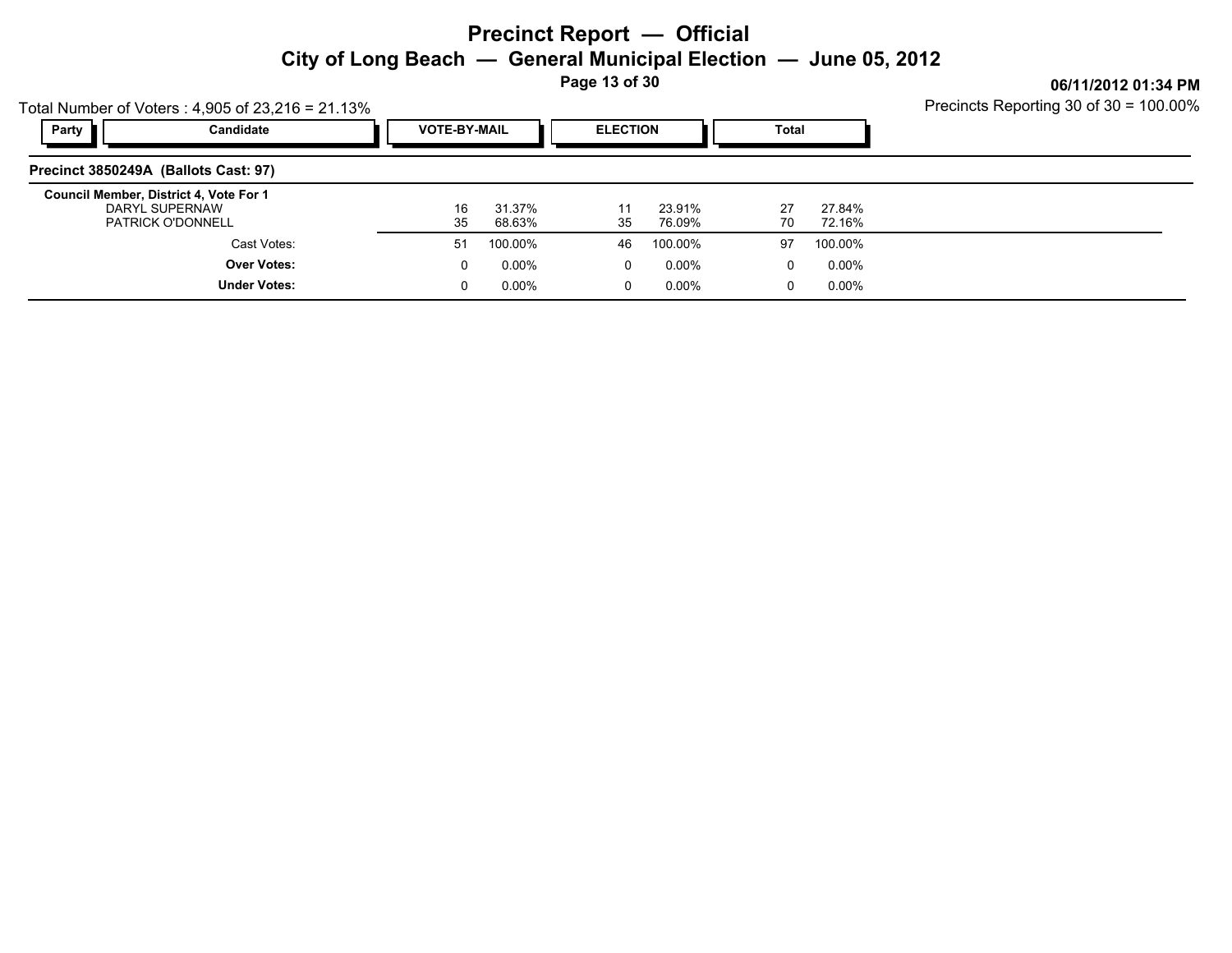**Page 14 of 30**

Precincts Reporting 30 of 30 = 100.00%

|                                        | Total Number of Voters: $4,905$ of $23,216 = 21.13\%$ | Precincts Reporting 30 of 30 = 100.00% |                     |          |                  |            |                  |  |
|----------------------------------------|-------------------------------------------------------|----------------------------------------|---------------------|----------|------------------|------------|------------------|--|
| Party                                  | Candidate                                             |                                        | <b>VOTE-BY-MAIL</b> |          | <b>ELECTION</b>  |            |                  |  |
| Precinct 3850302A (Ballots Cast: 316)  |                                                       |                                        |                     |          |                  |            |                  |  |
| Council Member, District 4, Vote For 1 | DARYL SUPERNAW<br><b>PATRICK O'DONNELL</b>            | 59<br>87                               | 40.41%<br>59.59%    | 74<br>91 | 44.85%<br>55.15% | 133<br>178 | 42.77%<br>57.23% |  |
|                                        | Cast Votes:                                           | 146                                    | 100.00%             | 165      | 97.06%           | 311        | 98.42%           |  |
|                                        | <b>Over Votes:</b>                                    | 0                                      | $0.00\%$            | 0        | 0.00%            | 0          | $0.00\%$         |  |
|                                        | <b>Under Votes:</b>                                   | 0                                      | $0.00\%$            | 5        | 2.94%            | 5          | 1.58%            |  |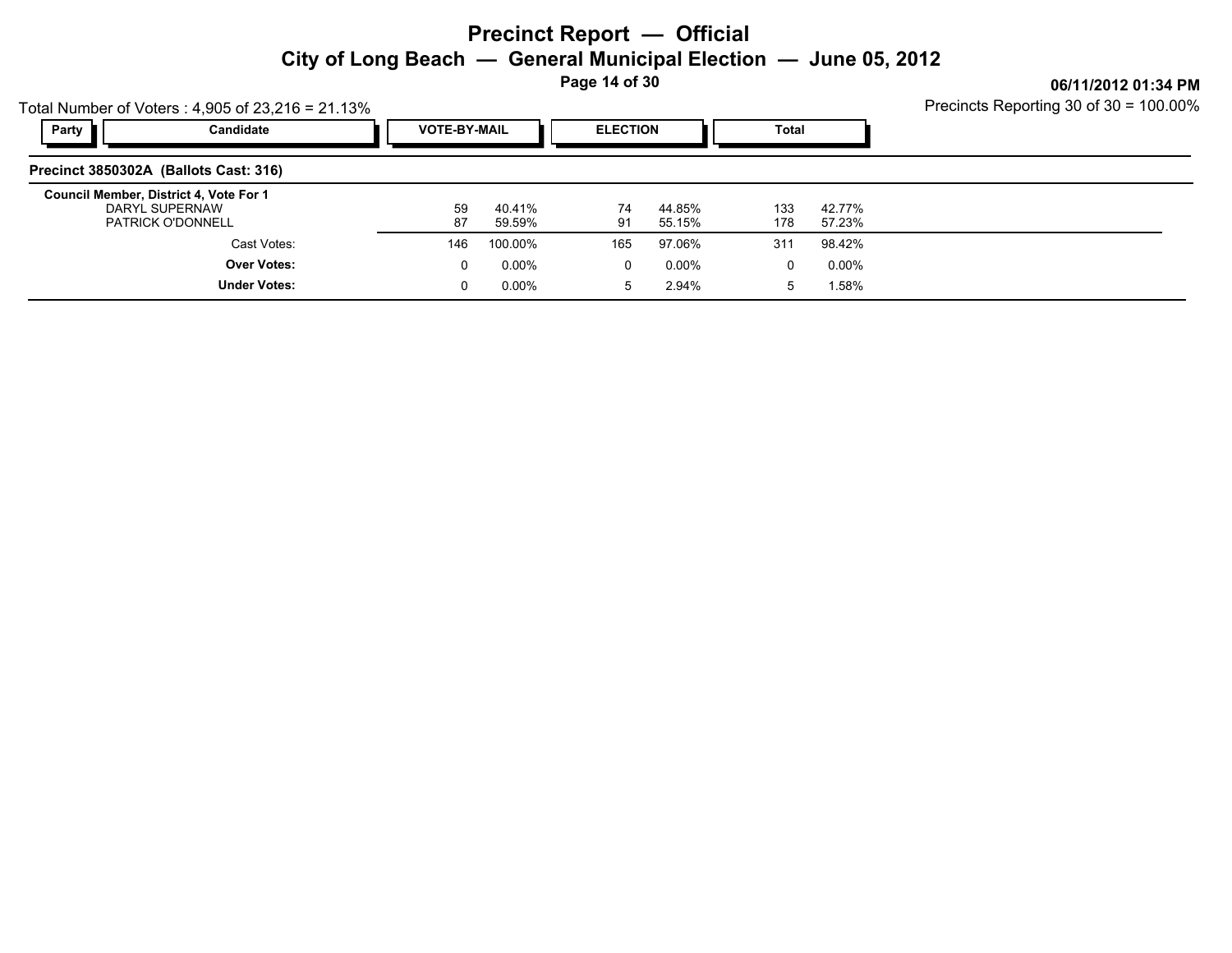**Page 15 of 30**

|       | Total Number of Voters: $4,905$ of 23,216 = 21.13%                                   | Precincts Reporting 30 of 30 = 100.00% |                     |          |                  |            |                  |  |
|-------|--------------------------------------------------------------------------------------|----------------------------------------|---------------------|----------|------------------|------------|------------------|--|
| Party | Candidate                                                                            |                                        | <b>VOTE-BY-MAIL</b> |          | <b>ELECTION</b>  | Total      |                  |  |
|       | Precinct 3850302D (Ballots Cast: 306)                                                |                                        |                     |          |                  |            |                  |  |
|       | Council Member, District 4, Vote For 1<br>DARYL SUPERNAW<br><b>PATRICK O'DONNELL</b> | 80<br>57                               | 58.39%<br>41.61%    | 73<br>89 | 45.06%<br>54.94% | 153<br>146 | 51.17%<br>48.83% |  |
|       | Cast Votes:                                                                          | 137                                    | 98.56%              | 162      | 97.01%           | 299        | 97.71%           |  |
|       | <b>Over Votes:</b>                                                                   | 0                                      | $0.00\%$            | 0        | 0.00%            | 0          | 0.00%            |  |
|       | <b>Under Votes:</b>                                                                  |                                        | 1.44%               | 5        | 2.99%            |            | 2.29%            |  |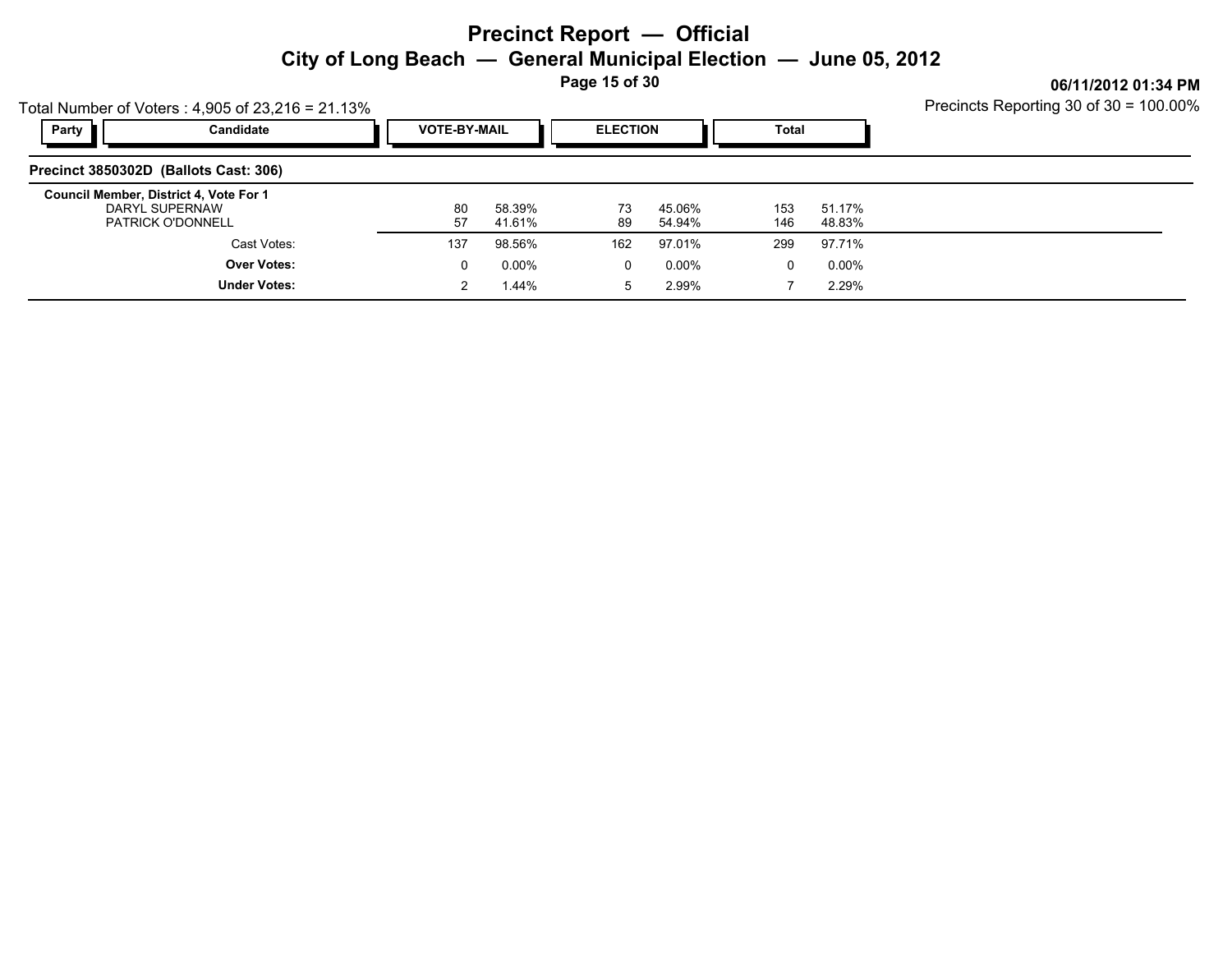**Page 16 of 30**

| Total Number of Voters: $4,905$ of 23,216 = 21.13%                                   |                     | Precincts Reporting 30 of 30 = 100.00% |                     |          |                  |            |                  |  |
|--------------------------------------------------------------------------------------|---------------------|----------------------------------------|---------------------|----------|------------------|------------|------------------|--|
| Party                                                                                | Candidate           |                                        | <b>VOTE-BY-MAIL</b> |          | <b>ELECTION</b>  |            | Total            |  |
| Precinct 3850304A (Ballots Cast: 235)                                                |                     |                                        |                     |          |                  |            |                  |  |
| Council Member, District 4, Vote For 1<br>DARYL SUPERNAW<br><b>PATRICK O'DONNELL</b> |                     | 41<br>69                               | 37.27%<br>62.73%    | 70<br>51 | 57.85%<br>42.15% | 111<br>120 | 48.05%<br>51.95% |  |
|                                                                                      | Cast Votes:         | 110                                    | 100.00%             | 121      | 96.80%           | 231        | 98.30%           |  |
|                                                                                      | <b>Over Votes:</b>  | 0                                      | $0.00\%$            | 0        | 0.00%            | 0          | 0.00%            |  |
|                                                                                      | <b>Under Votes:</b> | 0                                      | $0.00\%$            | 4        | 3.20%            | 4          | 1.70%            |  |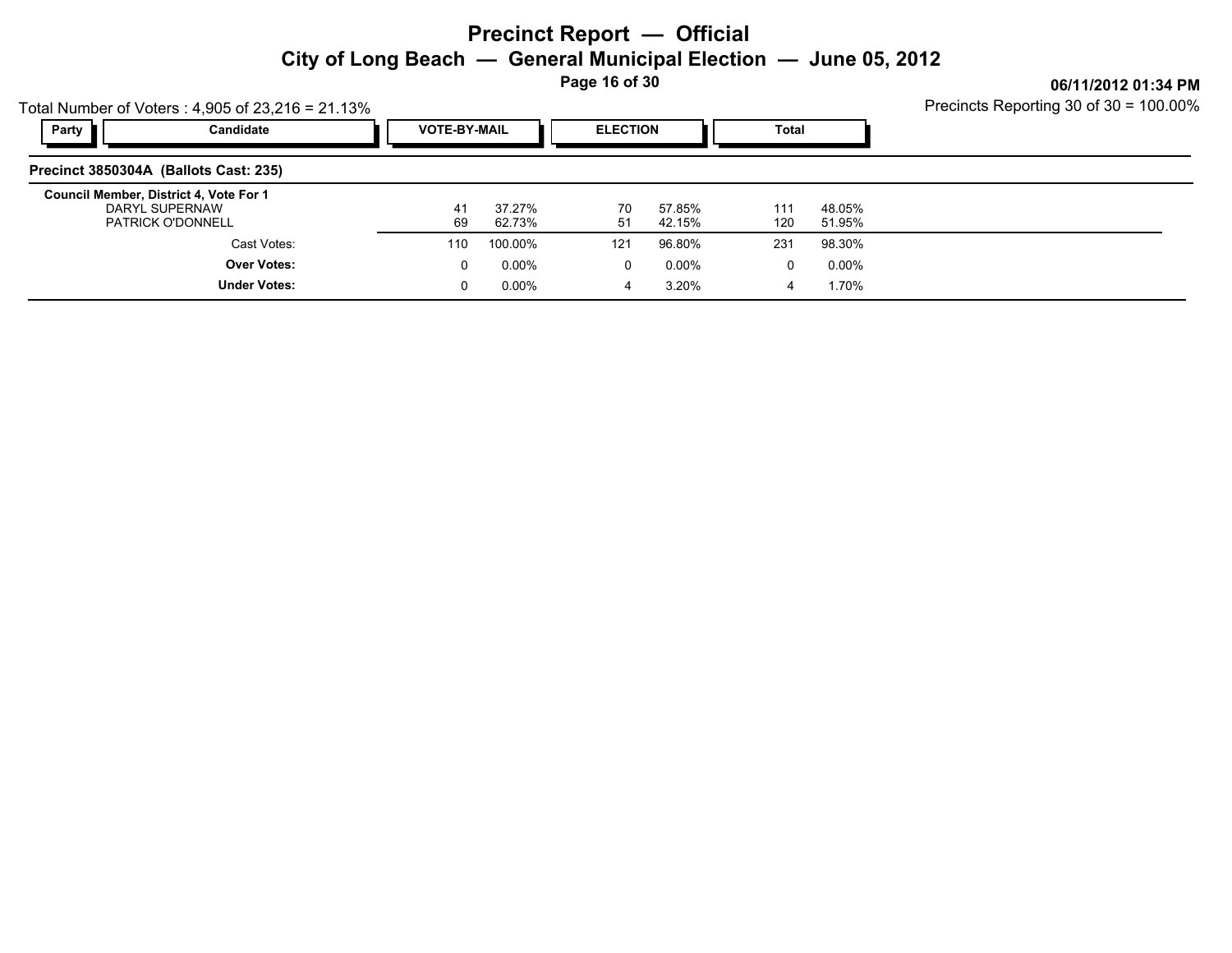**Page 17 of 30**

Precincts Reporting 30 of 30 = 100.00%

|       | Total Number of Voters: $4,905$ of $23,216 = 21.13\%$                                | Precincts Reporting 30 of 30 = 100.00% |                  |                 |                  |            |                  |  |
|-------|--------------------------------------------------------------------------------------|----------------------------------------|------------------|-----------------|------------------|------------|------------------|--|
| Party | Candidate                                                                            | <b>VOTE-BY-MAIL</b>                    |                  | <b>ELECTION</b> |                  | Total      |                  |  |
|       | Precinct 3850305A (Ballots Cast: 267)                                                |                                        |                  |                 |                  |            |                  |  |
|       | Council Member, District 4, Vote For 1<br>DARYL SUPERNAW<br><b>PATRICK O'DONNELL</b> | 54<br>70                               | 43.55%<br>56.45% | 82<br>61        | 57.34%<br>42.66% | 136<br>131 | 50.94%<br>49.06% |  |
|       | Cast Votes:                                                                          | 124                                    | 100.00%          | 143             | 100.00%          | 267        | 100.00%          |  |
|       | <b>Over Votes:</b>                                                                   | 0                                      | $0.00\%$         | $\Omega$        | 0.00%            | 0          | 0.00%            |  |
|       | <b>Under Votes:</b>                                                                  | 0                                      | $0.00\%$         | 0               | 0.00%            | 0          | $0.00\%$         |  |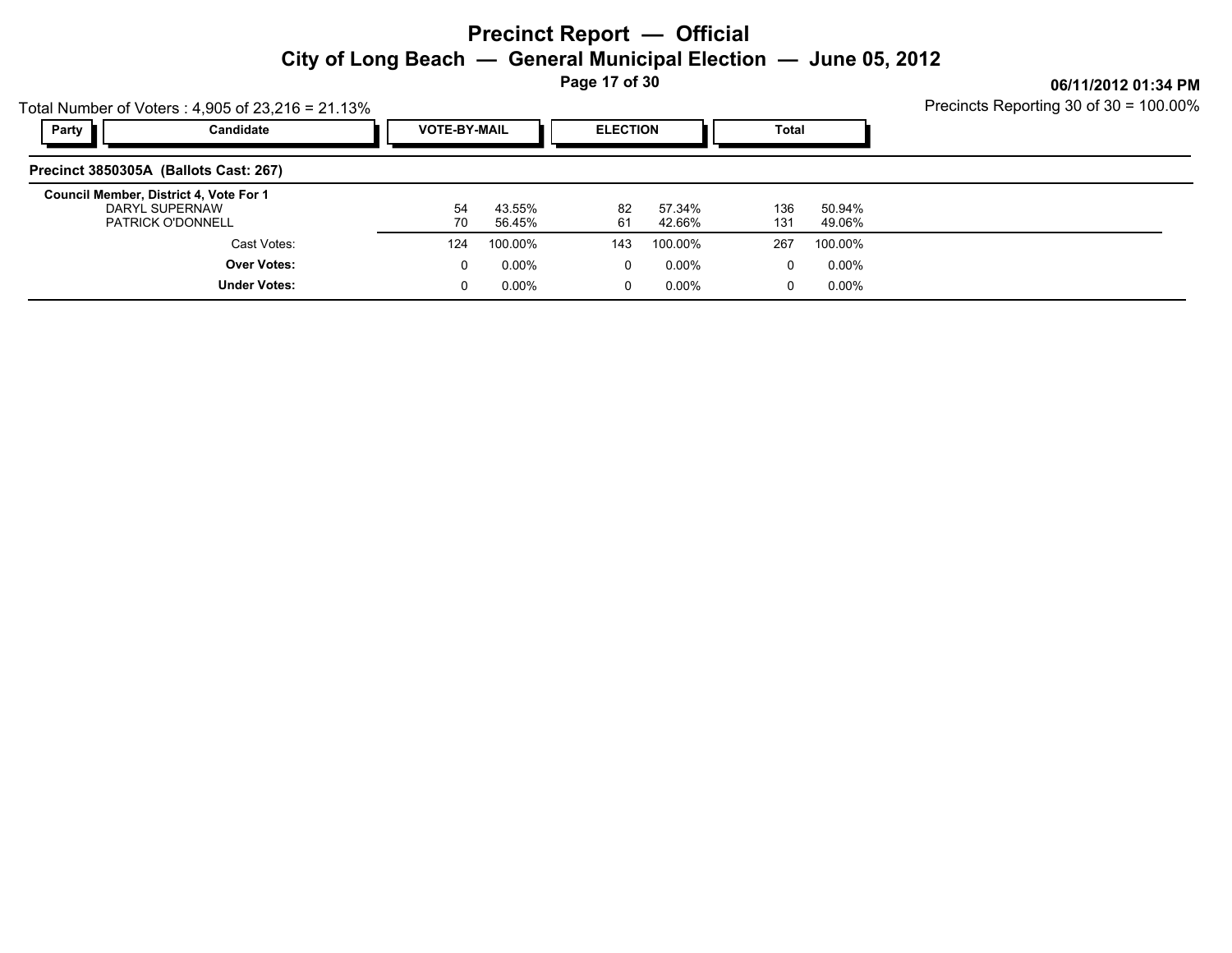**Page 18 of 30**

|       | Total Number of Voters: $4,905$ of $23,216 = 21.13\%$                                | Precincts Reporting 30 of 30 = 100.00% |                  |          |                  |            |                  |  |
|-------|--------------------------------------------------------------------------------------|----------------------------------------|------------------|----------|------------------|------------|------------------|--|
| Party | Candidate                                                                            | <b>VOTE-BY-MAIL</b>                    |                  |          | <b>ELECTION</b>  |            |                  |  |
|       | Precinct 3850306A (Ballots Cast: 269)                                                |                                        |                  |          |                  |            |                  |  |
|       | Council Member, District 4, Vote For 1<br>DARYL SUPERNAW<br><b>PATRICK O'DONNELL</b> | 57<br>54                               | 51.35%<br>48.65% | 87<br>67 | 56.49%<br>43.51% | 144<br>121 | 54.34%<br>45.66% |  |
|       | Cast Votes:                                                                          | 111                                    | 98.23%           | 154      | 98.72%           | 265        | 98.51%           |  |
|       | <b>Over Votes:</b>                                                                   | 0                                      | 0.00%            |          | 0.64%            |            | 0.37%            |  |
|       | <b>Under Votes:</b>                                                                  |                                        | 1.77%            |          | 0.64%            | 3          | 1.12%            |  |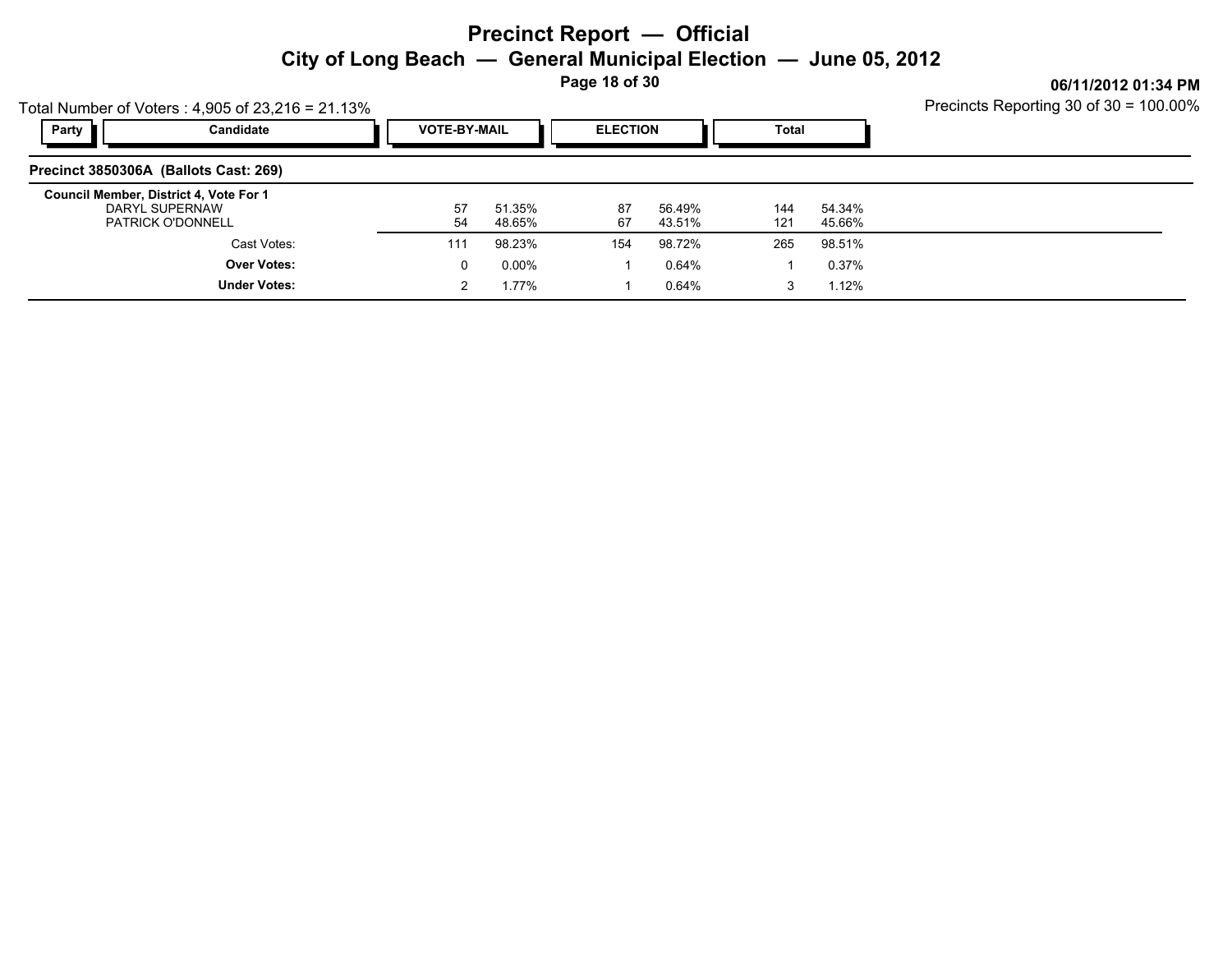**Page 19 of 30**

|                                                          | Total Number of Voters: $4,905$ of $23,216 = 21.13\%$ | Precincts Reporting 30 of 30 = 100.00% |                     |          |                  |            |                  |  |
|----------------------------------------------------------|-------------------------------------------------------|----------------------------------------|---------------------|----------|------------------|------------|------------------|--|
| Party                                                    | Candidate                                             |                                        | <b>VOTE-BY-MAIL</b> |          | <b>ELECTION</b>  |            | Total            |  |
| Precinct 3850319A (Ballots Cast: 243)                    |                                                       |                                        |                     |          |                  |            |                  |  |
| Council Member, District 4, Vote For 1<br>DARYL SUPERNAW | <b>PATRICK O'DONNELL</b>                              | 50<br>58                               | 46.30%<br>53.70%    | 58<br>76 | 43.28%<br>56.72% | 108<br>134 | 44.63%<br>55.37% |  |
|                                                          | Cast Votes:                                           | 108                                    | 100.00%             | 134      | 99.26%           | 242        | 99.59%           |  |
|                                                          | <b>Over Votes:</b>                                    | 0                                      | $0.00\%$            | 0        | $0.00\%$         | 0          | $0.00\%$         |  |
|                                                          | <b>Under Votes:</b>                                   | 0                                      | $0.00\%$            |          | 0.74%            |            | 0.41%            |  |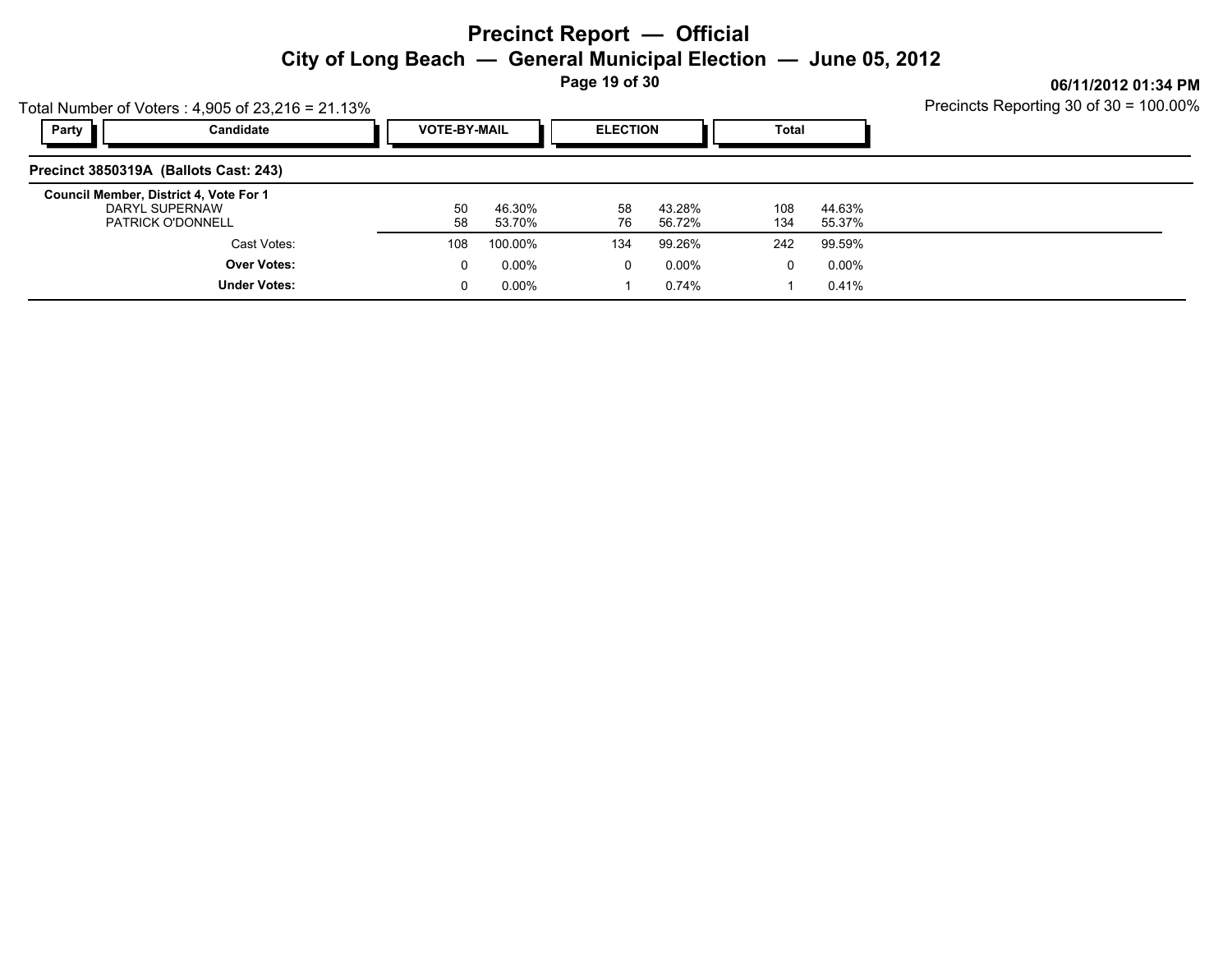**Page 20 of 30**

|                                        | Total Number of Voters: $4,905$ of 23,216 = 21.13% | Precincts Reporting 30 of 30 = 100.00% |                     |          |                  |              |                  |  |
|----------------------------------------|----------------------------------------------------|----------------------------------------|---------------------|----------|------------------|--------------|------------------|--|
| Party                                  | Candidate                                          |                                        | <b>VOTE-BY-MAIL</b> |          | <b>ELECTION</b>  | <b>Total</b> |                  |  |
| Precinct 3850321A (Ballots Cast: 279)  |                                                    |                                        |                     |          |                  |              |                  |  |
| Council Member, District 4, Vote For 1 | DARYL SUPERNAW<br><b>PATRICK O'DONNELL</b>         | 70<br>66                               | 51.47%<br>48.53%    | 66<br>77 | 46.15%<br>53.85% | 136<br>143   | 48.75%<br>51.25% |  |
|                                        | Cast Votes:                                        | 136                                    | 100.00%             | 143      | 100.00%          | 279          | 100.00%          |  |
|                                        | <b>Over Votes:</b>                                 | 0                                      | $0.00\%$            | $\Omega$ | 0.00%            | 0            | 0.00%            |  |
|                                        | <b>Under Votes:</b>                                | 0                                      | $0.00\%$            | 0        | 0.00%            | 0            | $0.00\%$         |  |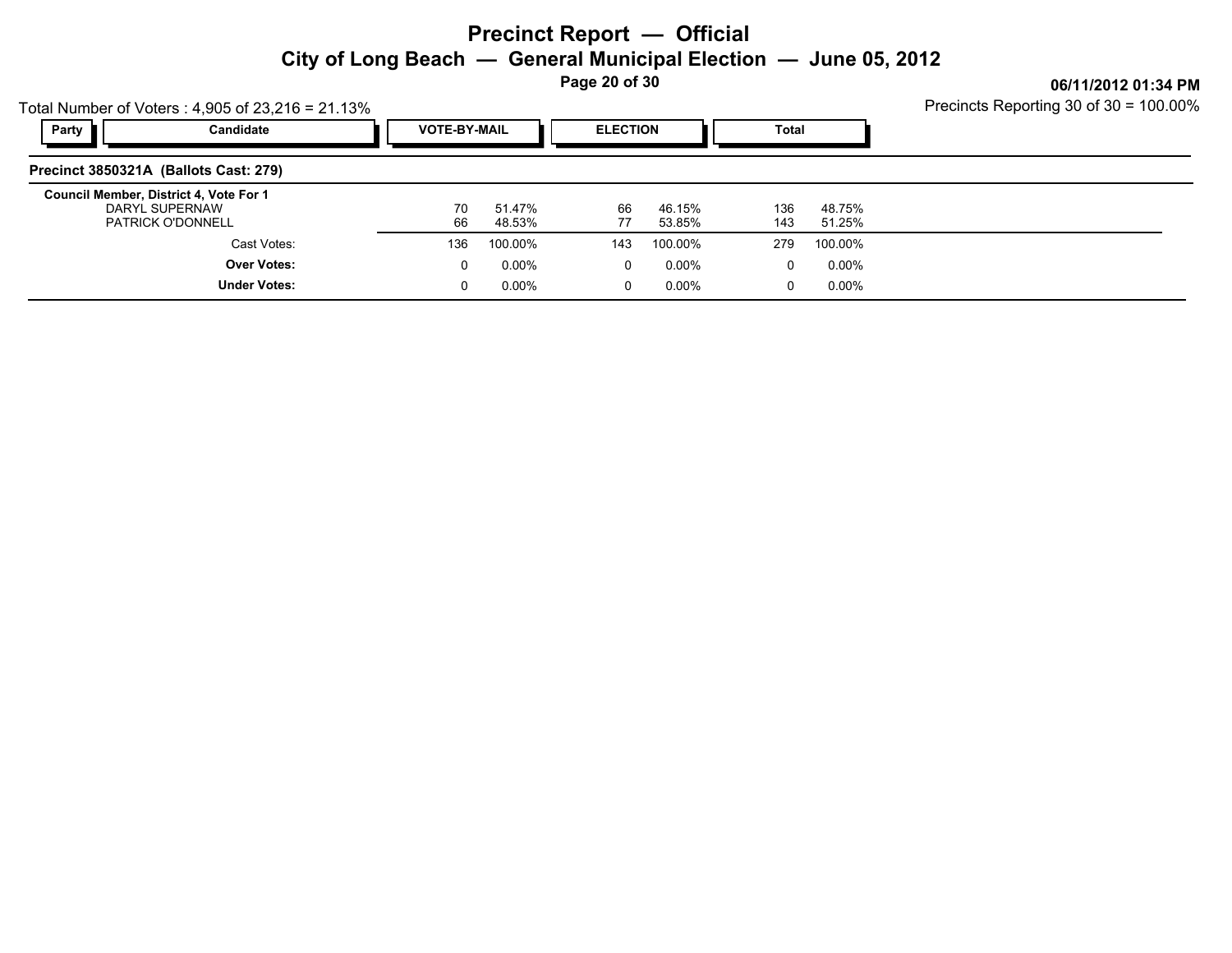**Page 21 of 30**

Precincts Reporting 30 of 30 = 100.00%

|                                        | Total Number of Voters: $4,905$ of $23,216 = 21.13\%$ | Precincts Reporting 30 of 30 = 100.00% |  |                 |                  |                       |                  |  |
|----------------------------------------|-------------------------------------------------------|----------------------------------------|--|-----------------|------------------|-----------------------|------------------|--|
| Party                                  | Candidate                                             | <b>VOTE-BY-MAIL</b>                    |  | <b>ELECTION</b> |                  | Total                 |                  |  |
| Precinct 3850380A (Ballots Cast: 30)   |                                                       |                                        |  |                 |                  |                       |                  |  |
| Council Member, District 4, Vote For 1 | DARYL SUPERNAW<br><b>PATRICK O'DONNELL</b>            | 33.33%<br>66.67%<br>14                 |  |                 | 55.56%<br>44.44% | 12 <sup>°</sup><br>18 | 40.00%<br>60.00% |  |
|                                        | Cast Votes:                                           | 100.00%<br>21                          |  | 9               | 100.00%          | 30                    | 100.00%          |  |
|                                        | <b>Over Votes:</b>                                    | $0.00\%$<br>0                          |  | 0               | 0.00%            | 0                     | 0.00%            |  |
|                                        | <b>Under Votes:</b>                                   | $0.00\%$<br>0                          |  | $\mathbf 0$     | 0.00%            | 0                     | 0.00%            |  |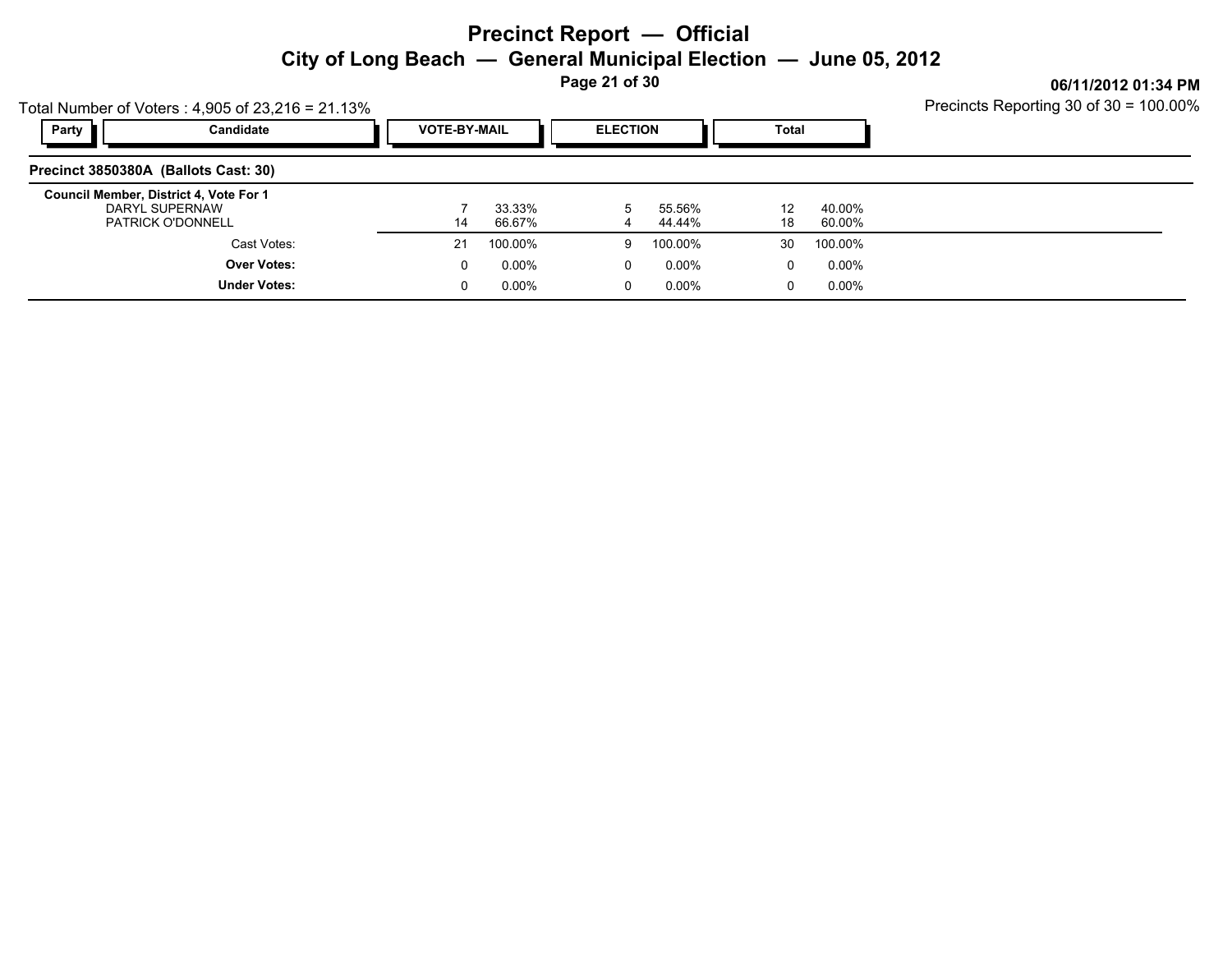**Page 22 of 30**

|                                                          | Total Number of Voters: $4,905$ of 23,216 = 21.13% | Precincts Reporting 30 of 30 = 100.00% |                  |          |                  |           |                  |  |
|----------------------------------------------------------|----------------------------------------------------|----------------------------------------|------------------|----------|------------------|-----------|------------------|--|
| Party                                                    | Candidate                                          | <b>VOTE-BY-MAIL</b>                    |                  |          | <b>ELECTION</b>  |           | <b>Total</b>     |  |
| Precinct 3850610A (Ballots Cast: 171)                    |                                                    |                                        |                  |          |                  |           |                  |  |
| Council Member, District 4, Vote For 1<br>DARYL SUPERNAW | <b>PATRICK O'DONNELL</b>                           | 20<br>47                               | 29.85%<br>70.15% | 29<br>73 | 28.43%<br>71.57% | 49<br>120 | 28.99%<br>71.01% |  |
|                                                          | Cast Votes:                                        | 67                                     | 98.53%           | 102      | 99.03%           | 169       | 98.83%           |  |
|                                                          | <b>Over Votes:</b>                                 | 0                                      | $0.00\%$         | $\Omega$ | 0.00%            | $\Omega$  | 0.00%            |  |
|                                                          | <b>Under Votes:</b>                                |                                        | 1.47%            |          | 0.97%            |           | 1.17%            |  |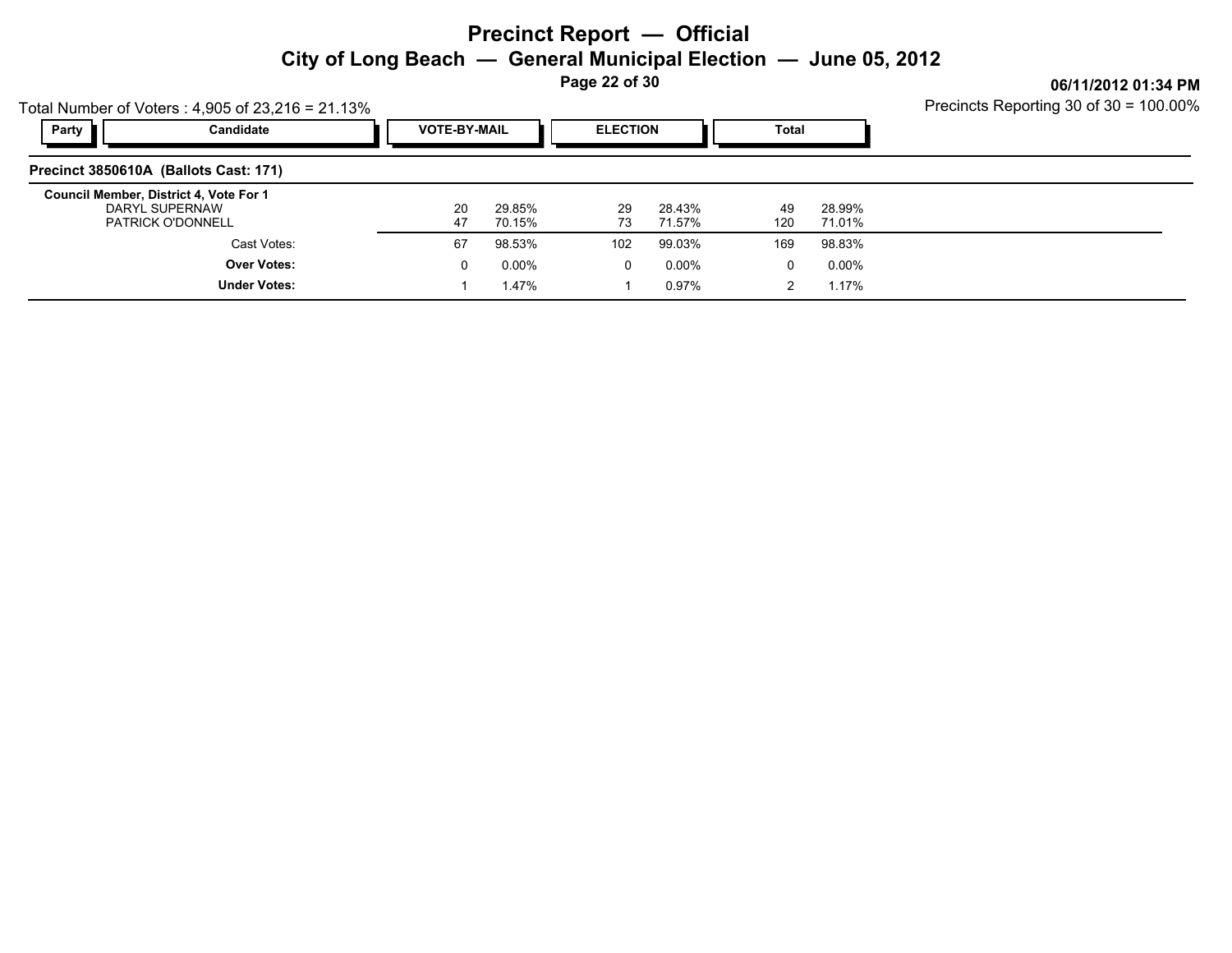**Page 23 of 30**

|       | Total Number of Voters: $4,905$ of 23,216 = 21.13%                                   | Precincts Reporting 30 of 30 = 100.00% |                  |                 |                  |           |                  |  |
|-------|--------------------------------------------------------------------------------------|----------------------------------------|------------------|-----------------|------------------|-----------|------------------|--|
| Party | Candidate                                                                            | <b>VOTE-BY-MAIL</b>                    |                  | <b>ELECTION</b> |                  | Total     |                  |  |
|       | Precinct 3850611A (Ballots Cast: 137)                                                |                                        |                  |                 |                  |           |                  |  |
|       | Council Member, District 4, Vote For 1<br>DARYL SUPERNAW<br><b>PATRICK O'DONNELL</b> | 19<br>39                               | 32.76%<br>67.24% | 17<br>61        | 21.79%<br>78.21% | 36<br>100 | 26.47%<br>73.53% |  |
|       | Cast Votes:                                                                          | 58                                     | 100.00%          | 78              | 98.73%           | 136       | 99.27%           |  |
|       | <b>Over Votes:</b>                                                                   | 0                                      | $0.00\%$         | 0               | 0.00%            | 0         | $0.00\%$         |  |
|       | <b>Under Votes:</b>                                                                  | 0                                      | 0.00%            |                 | 1.27%            |           | 0.73%            |  |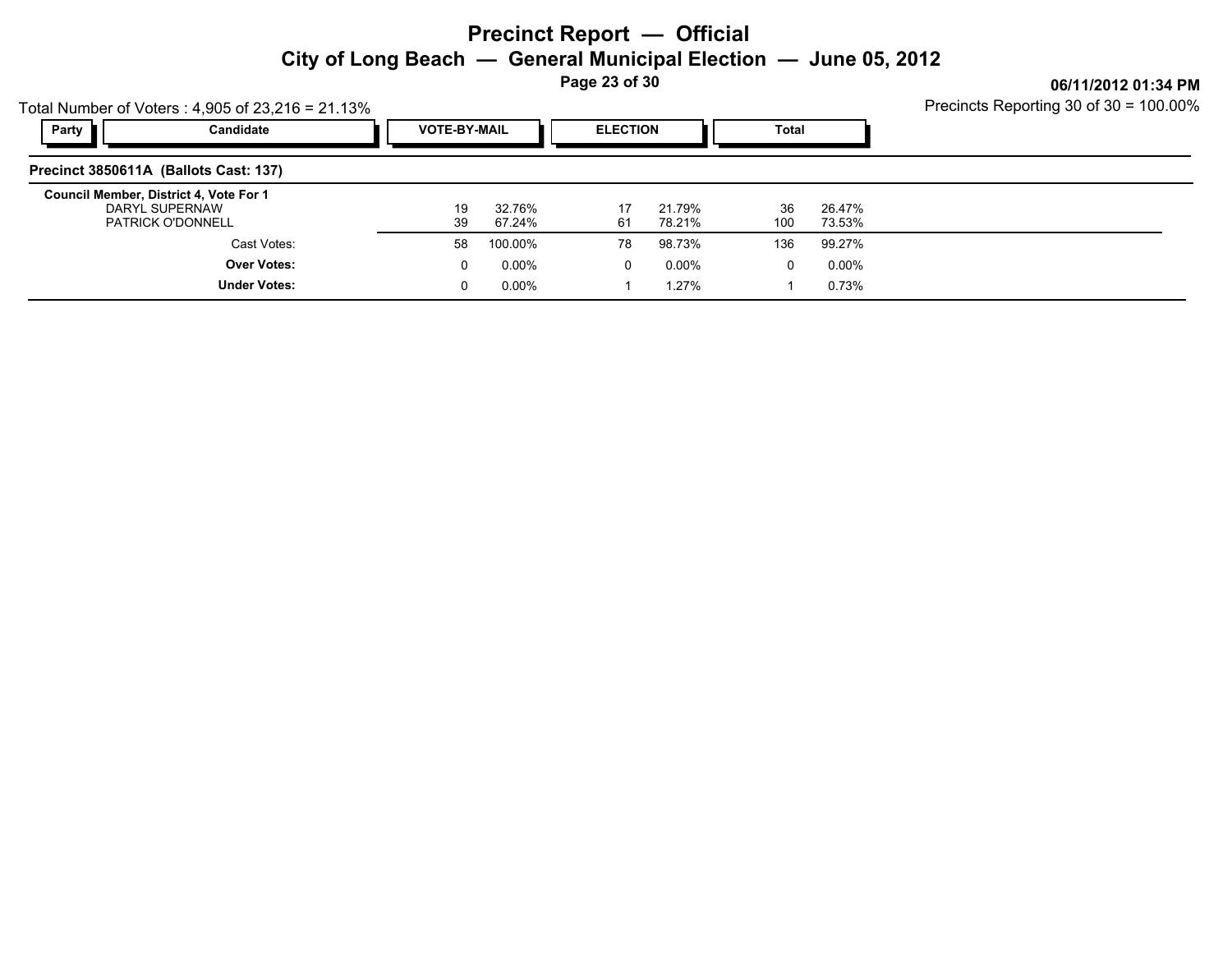**Page 24 of 30**

Precincts Reporting 30 of 30 = 100.00%

|                                        | Total Number of Voters: $4,905$ of $23,216 = 21.13\%$ | Precincts Reporting 30 of 30 = 100.00% |                       |                 |                 |              |                  |  |
|----------------------------------------|-------------------------------------------------------|----------------------------------------|-----------------------|-----------------|-----------------|--------------|------------------|--|
| Party                                  | Candidate                                             |                                        | <b>VOTE-BY-MAIL</b>   | <b>ELECTION</b> |                 | <b>Total</b> |                  |  |
| Precinct 3850614A (Ballots Cast: 86)   |                                                       |                                        |                       |                 |                 |              |                  |  |
| Council Member, District 4, Vote For 1 | DARYL SUPERNAW<br><b>PATRICK O'DONNELL</b>            | 26                                     | 25.71%<br>9<br>74.29% | 48              | 5.88%<br>94.12% | 12<br>74     | 13.95%<br>86.05% |  |
|                                        | Cast Votes:                                           | 35                                     | 100.00%               | 51              | 100.00%         | 86           | 100.00%          |  |
|                                        | <b>Over Votes:</b>                                    |                                        | $0.00\%$<br>0         | 0               | 0.00%           | 0            | $0.00\%$         |  |
|                                        | <b>Under Votes:</b>                                   |                                        | $0.00\%$<br>0         | 0               | 0.00%           | $\Omega$     | 0.00%            |  |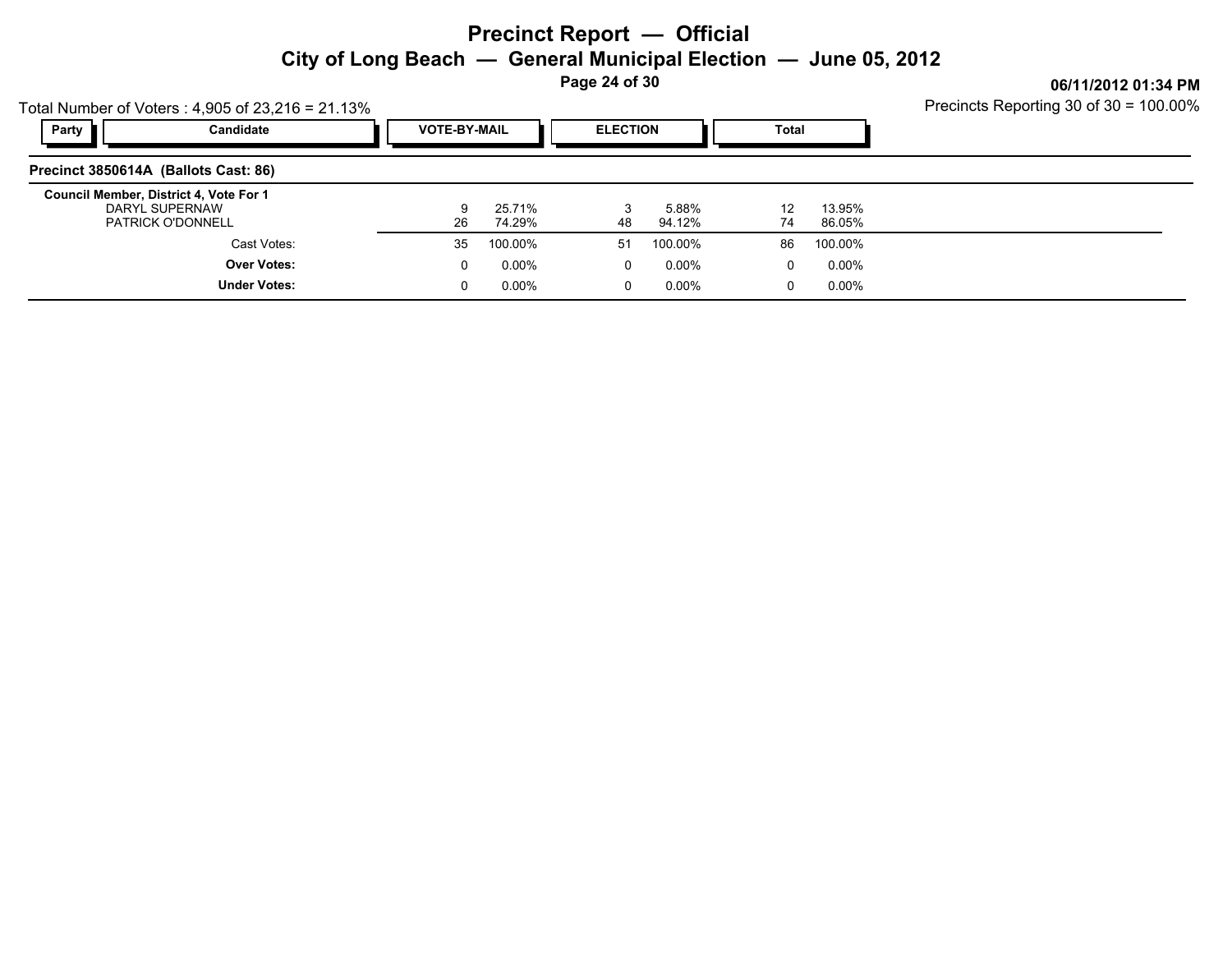**Page 25 of 30**

|                                                                                      | Total Number of Voters: $4,905$ of 23,216 = 21.13% | Precincts Reporting 30 of 30 = 100.00% |                  |                 |                  |          |                         |  |
|--------------------------------------------------------------------------------------|----------------------------------------------------|----------------------------------------|------------------|-----------------|------------------|----------|-------------------------|--|
| Party                                                                                | Candidate                                          | <b>VOTE-BY-MAIL</b>                    |                  | <b>ELECTION</b> |                  |          | <b>Total</b>            |  |
| Precinct 3850616A (Ballots Cast: 89)                                                 |                                                    |                                        |                  |                 |                  |          |                         |  |
| Council Member, District 4, Vote For 1<br>DARYL SUPERNAW<br><b>PATRICK O'DONNELL</b> |                                                    | 15<br>31                               | 32.61%<br>67.39% | 10<br>33        | 23.26%<br>76.74% | 25<br>64 | 28.09%<br>71.91%        |  |
|                                                                                      | Cast Votes:                                        | 46                                     | 100.00%          | 43              | 100.00%          | 89       | 100.00%                 |  |
|                                                                                      | <b>Over Votes:</b>                                 | 0                                      | $0.00\%$         | $\Omega$        | 0.00%            |          | 0.00%<br>0              |  |
|                                                                                      | <b>Under Votes:</b>                                | 0                                      | $0.00\%$         | 0               | 0.00%            |          | $0.00\%$<br>$\mathbf 0$ |  |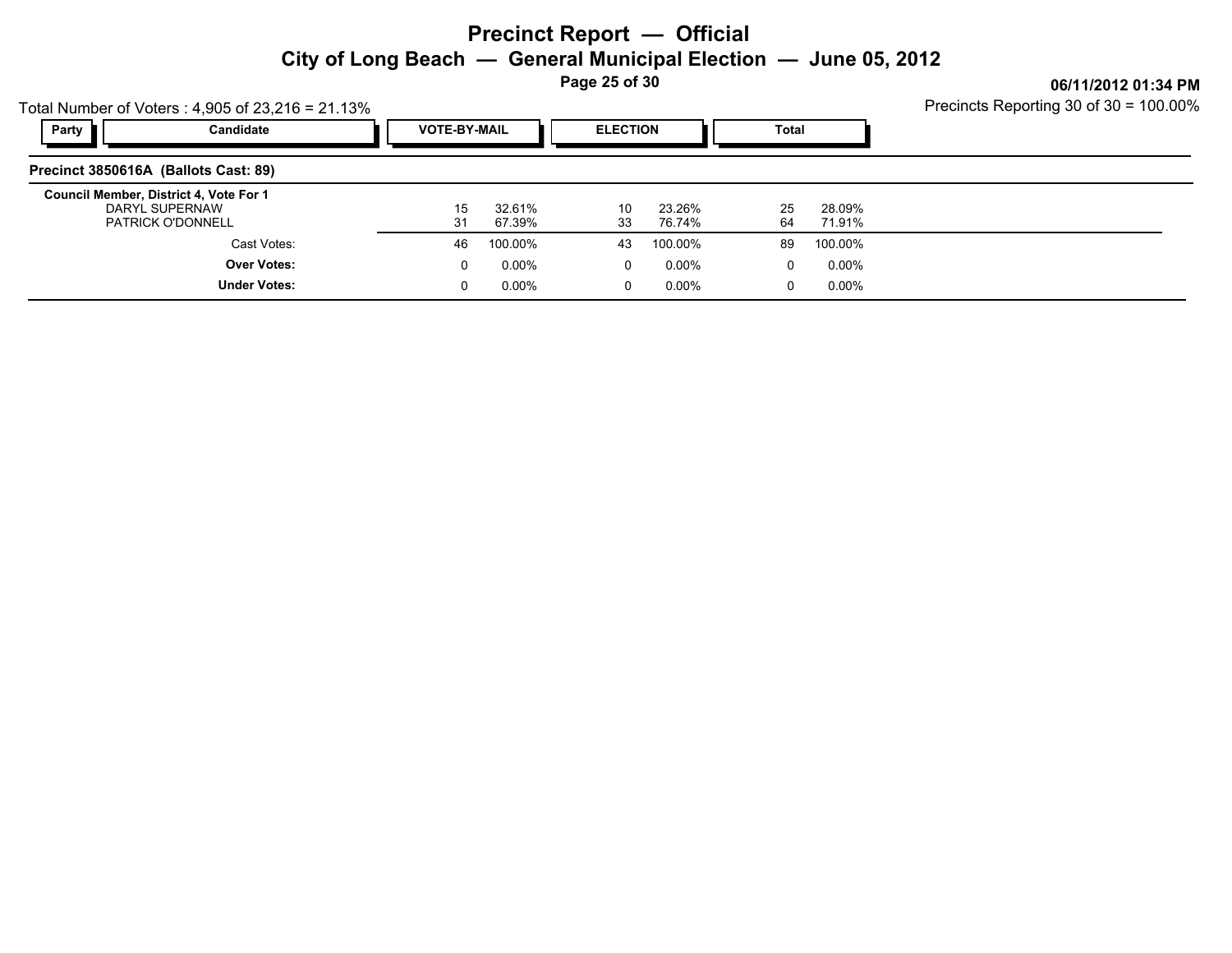**Page 26 of 30**

|       | Total Number of Voters: $4,905$ of 23,216 = 21.13%                                   | Precincts Reporting 30 of 30 = 100.00% |                   |                  |                  |              |                  |  |
|-------|--------------------------------------------------------------------------------------|----------------------------------------|-------------------|------------------|------------------|--------------|------------------|--|
| Party | Candidate                                                                            | <b>VOTE-BY-MAIL</b>                    |                   | <b>ELECTION</b>  |                  | <b>Total</b> |                  |  |
|       | Precinct 3850617A (Ballots Cast: 152)                                                |                                        |                   |                  |                  |              |                  |  |
|       | Council Member, District 4, Vote For 1<br>DARYL SUPERNAW<br><b>PATRICK O'DONNELL</b> | 36<br>50                               | 41.86%<br>58.14%  | 23<br>42         | 35.38%<br>64.62% | 59<br>92     | 39.07%<br>60.93% |  |
|       | Cast Votes:                                                                          | 86                                     | 98.85%            | 65               | 100.00%          | 151          | 99.34%           |  |
|       | <b>Over Votes:</b><br><b>Under Votes:</b>                                            | 0                                      | $0.00\%$<br>1.15% | 0<br>$\mathbf 0$ | 0.00%<br>0.00%   | $\Omega$     | 0.00%<br>0.66%   |  |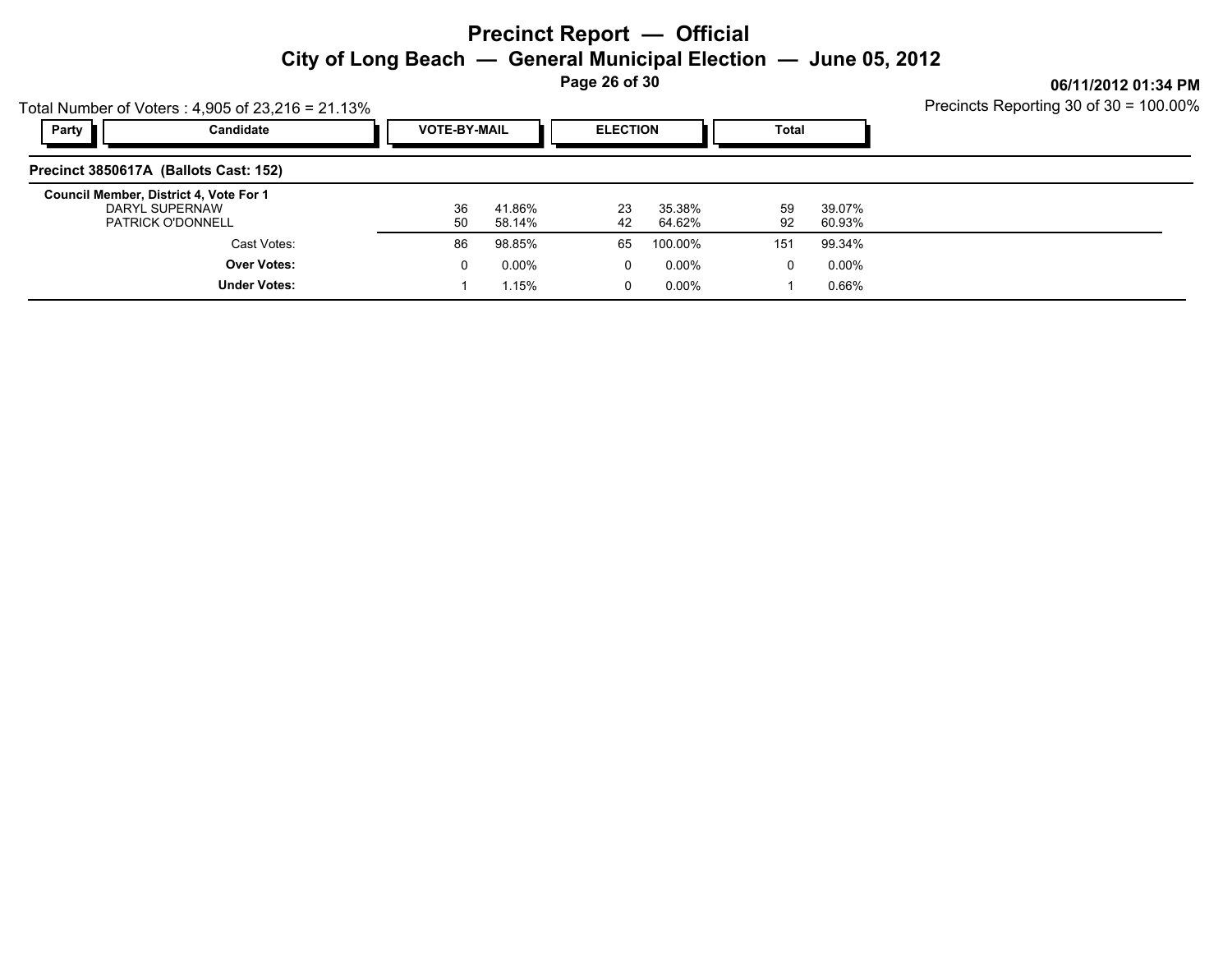**Page 27 of 30**

Precincts Reporting 30 of 30 = 100.00%

|       | Total Number of Voters: $4,905$ of $23,216 = 21.13\%$                                | Precincts Reporting 30 of 30 = 100.00% |                                                 |          |                  |          |                  |  |
|-------|--------------------------------------------------------------------------------------|----------------------------------------|-------------------------------------------------|----------|------------------|----------|------------------|--|
| Party | Candidate                                                                            |                                        | <b>VOTE-BY-MAIL</b><br><b>ELECTION</b><br>Total |          |                  |          |                  |  |
|       | Precinct 3850618A (Ballots Cast: 108)                                                |                                        |                                                 |          |                  |          |                  |  |
|       | Council Member, District 4, Vote For 1<br>DARYL SUPERNAW<br><b>PATRICK O'DONNELL</b> | 10<br>43                               | 18.87%<br>81.13%                                | 12<br>41 | 22.64%<br>77.36% | 22<br>84 | 20.75%<br>79.25% |  |
|       | Cast Votes:                                                                          | 53                                     | 100.00%                                         | 53       | 96.36%           | 106      | 98.15%           |  |
|       | <b>Over Votes:</b>                                                                   | 0                                      | $0.00\%$                                        | 0        | 0.00%            | 0        | 0.00%            |  |
|       | <b>Under Votes:</b>                                                                  | 0                                      | $0.00\%$                                        | 2        | 3.64%            | 2        | 1.85%            |  |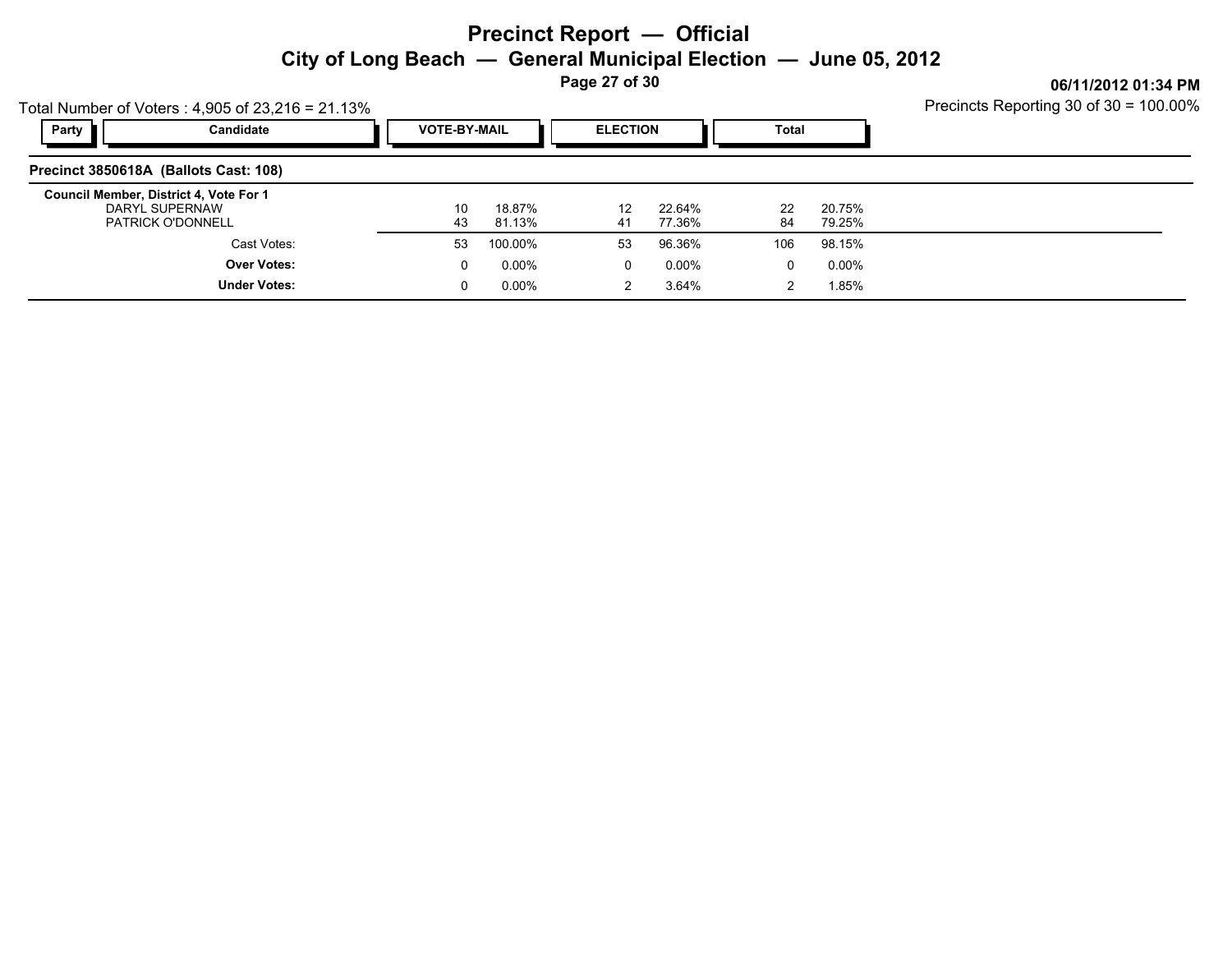**Page 28 of 30**

|                                      | Total Number of Voters: $4,905$ of 23,216 = 21.13%                                   | Precincts Reporting 30 of 30 = 100.00% |         |                  |          |                  |  |
|--------------------------------------|--------------------------------------------------------------------------------------|----------------------------------------|---------|------------------|----------|------------------|--|
| Party                                | Candidate                                                                            | <b>VOTE-BY-MAIL</b>                    |         | <b>ELECTION</b>  |          | Total            |  |
| Precinct 3850621A (Ballots Cast: 69) |                                                                                      |                                        |         |                  |          |                  |  |
|                                      | Council Member, District 4, Vote For 1<br>DARYL SUPERNAW<br><b>PATRICK O'DONNELL</b> | 16<br>34.78%<br>30<br>65.22%           | 9<br>14 | 39.13%<br>60.87% | 25<br>44 | 36.23%<br>63.77% |  |
|                                      | Cast Votes:                                                                          | 100.00%<br>46                          | 23      | 100.00%          | 69       | 100.00%          |  |
|                                      | <b>Over Votes:</b>                                                                   | 0.00%<br>0                             | 0       | $0.00\%$         | $\Omega$ | $0.00\%$         |  |
|                                      | <b>Under Votes:</b>                                                                  | $0.00\%$<br>0                          | 0       | 0.00%            | 0        | $0.00\%$         |  |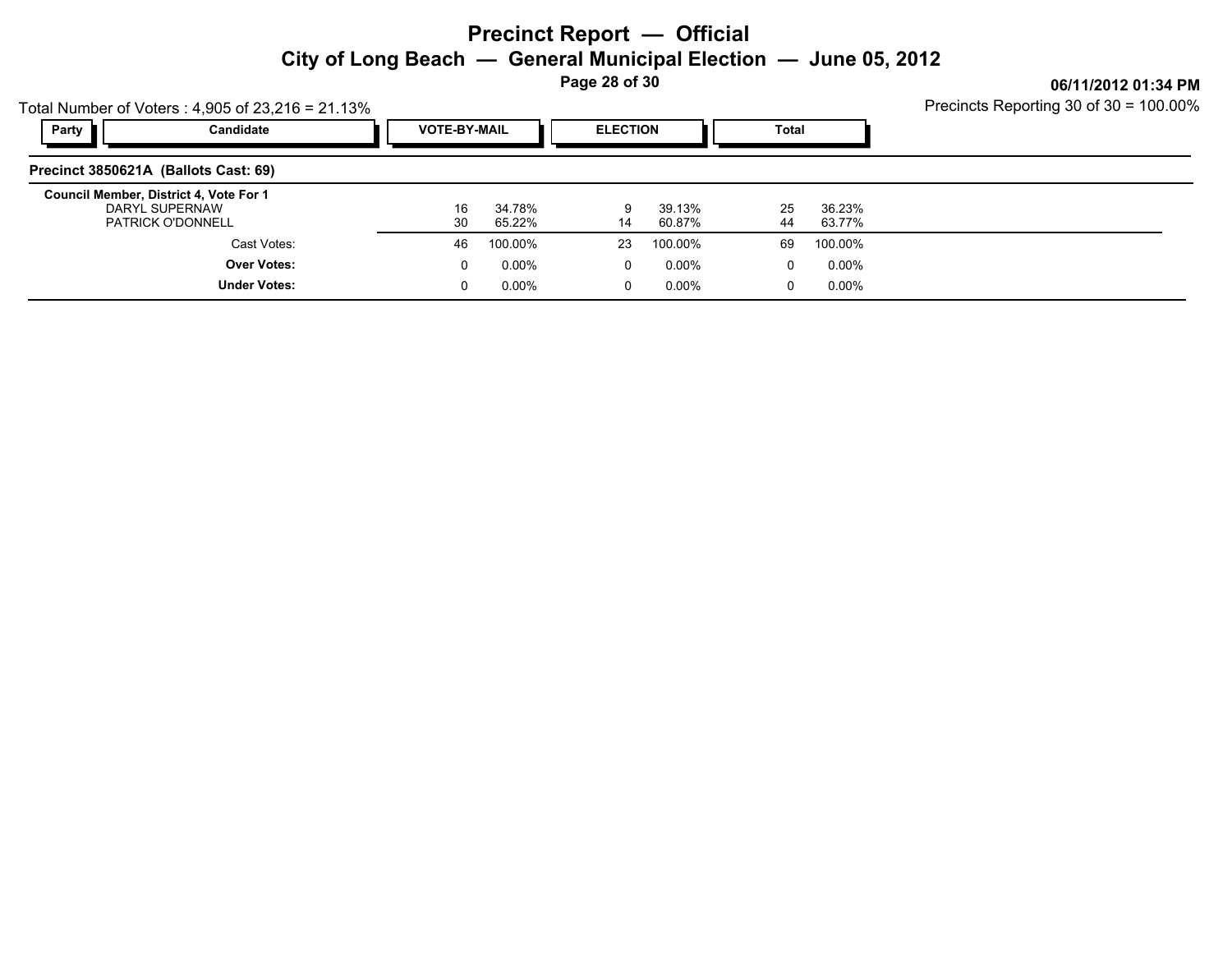**Page 29 of 30**

|       | Total Number of Voters: $4,905$ of $23,216 = 21.13\%$                                | Precincts Reporting 30 of 30 = 100.00% |                     |                 |                  |              |                  |  |
|-------|--------------------------------------------------------------------------------------|----------------------------------------|---------------------|-----------------|------------------|--------------|------------------|--|
| Party | Candidate                                                                            |                                        | <b>VOTE-BY-MAIL</b> | <b>ELECTION</b> |                  | <b>Total</b> |                  |  |
|       | Precinct 3850624A (Ballots Cast: 98)                                                 |                                        |                     |                 |                  |              |                  |  |
|       | Council Member, District 4, Vote For 1<br>DARYL SUPERNAW<br><b>PATRICK O'DONNELL</b> | 20<br>27                               | 42.55%<br>57.45%    | 19<br>27        | 41.30%<br>58.70% | 39<br>54     | 41.94%<br>58.06% |  |
|       | Cast Votes:                                                                          | 47                                     | 100.00%             | 46              | 90.20%           | 93           | 94.90%           |  |
|       | <b>Over Votes:</b>                                                                   |                                        | $0.00\%$<br>0       | 0               | 0.00%            | 0            | 0.00%            |  |
|       | <b>Under Votes:</b>                                                                  |                                        | $0.00\%$            | 5               | 9.80%            | $5^{\circ}$  | 5.10%            |  |